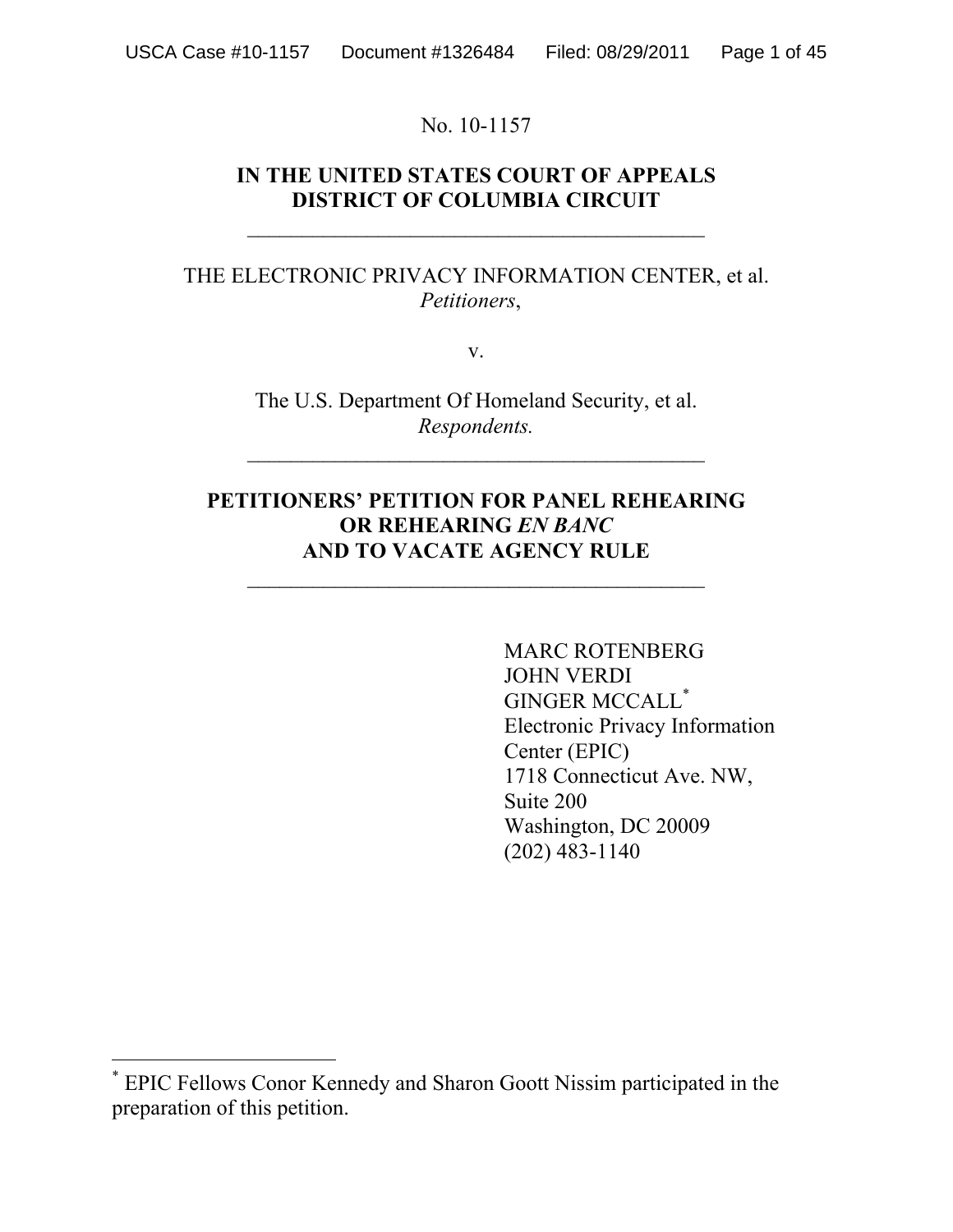### **CERTIFICATE AS TO PARTIES, RULINGS AND RELATED CASES**

Pursuant to D.C. Circuit Rules 28(a)(1), 35, and 40, Petitioners hereby state as follows:

*A. Parties*

The parties to this appeal are Petitioner the Electronic Privacy Information Center ("EPIC"), Petitioner Chip Pitts, Petitioner Bruce Schneier, Respondent Janet Napolitano, in her official capacity as Secretary of the U.S. Department of Homeland Security, and Respondent the U.S. Department of Homeland Security ("DHS").

## *B. Rulings Under Review*

This petition seeks panel rehearing or rehearing *en banc* of the July 15, 2011, decision of a panel of this Court (Ginsburg, J., joined by Henderson, J. and Tatel, J.), which found that "Advanced Imaging Technology" ("AIT") scanners detect "liquids and powders" and that Transportation Security Officials are engaged in "law enforcement activity, and held that the Transportation Security Agency's ("TSA") deployment of "AIT" for primary screening in U.S. airports does not violate the Fourth Amendment or the Video Voyeurism Prevention Act. *Electronic Privacy Information Center v. US Department of Homeland Security, et al.*, No. 10-1157, Slip op. at 3, 16-18 (D.C. Cir. Jul. 15, 2011). A copy of the panel's decision is attached.

i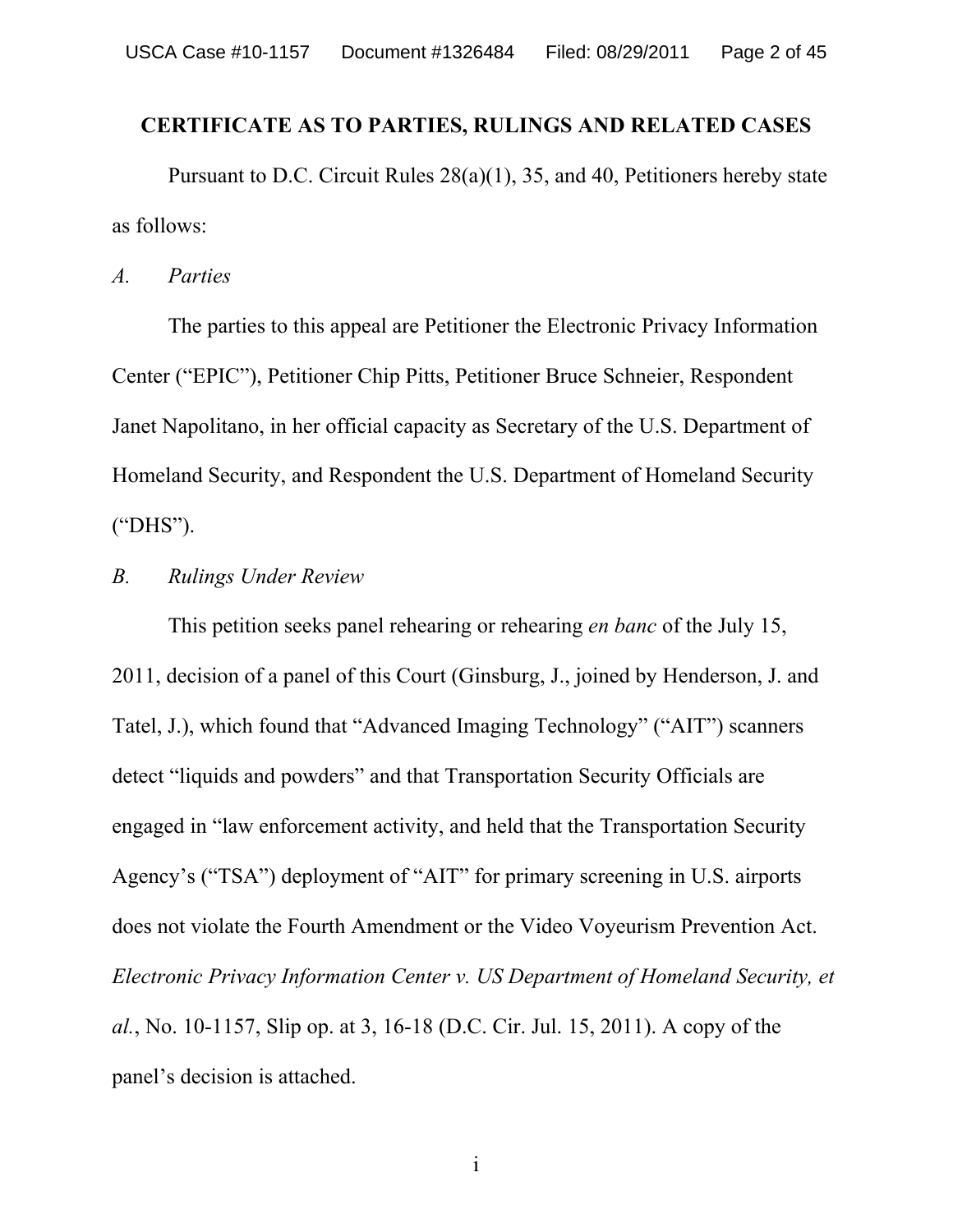## *C. Related Cases*

There are no related cases on appeal.

\_\_\_*/s/ Marc Rotenberg*\_\_\_\_\_

MARC ROTENBERG JOHN VERDI GINGER MCCALL Electronic Privacy Information Center 1718 Connecticut Ave. NW Suite 200 Washington, DC 20009 (202) 483-1140 *Counsel for Petitioners Electronic Privacy Information Center, Chip Pitts, and Bruce Schneier*

Dated: August 29, 2011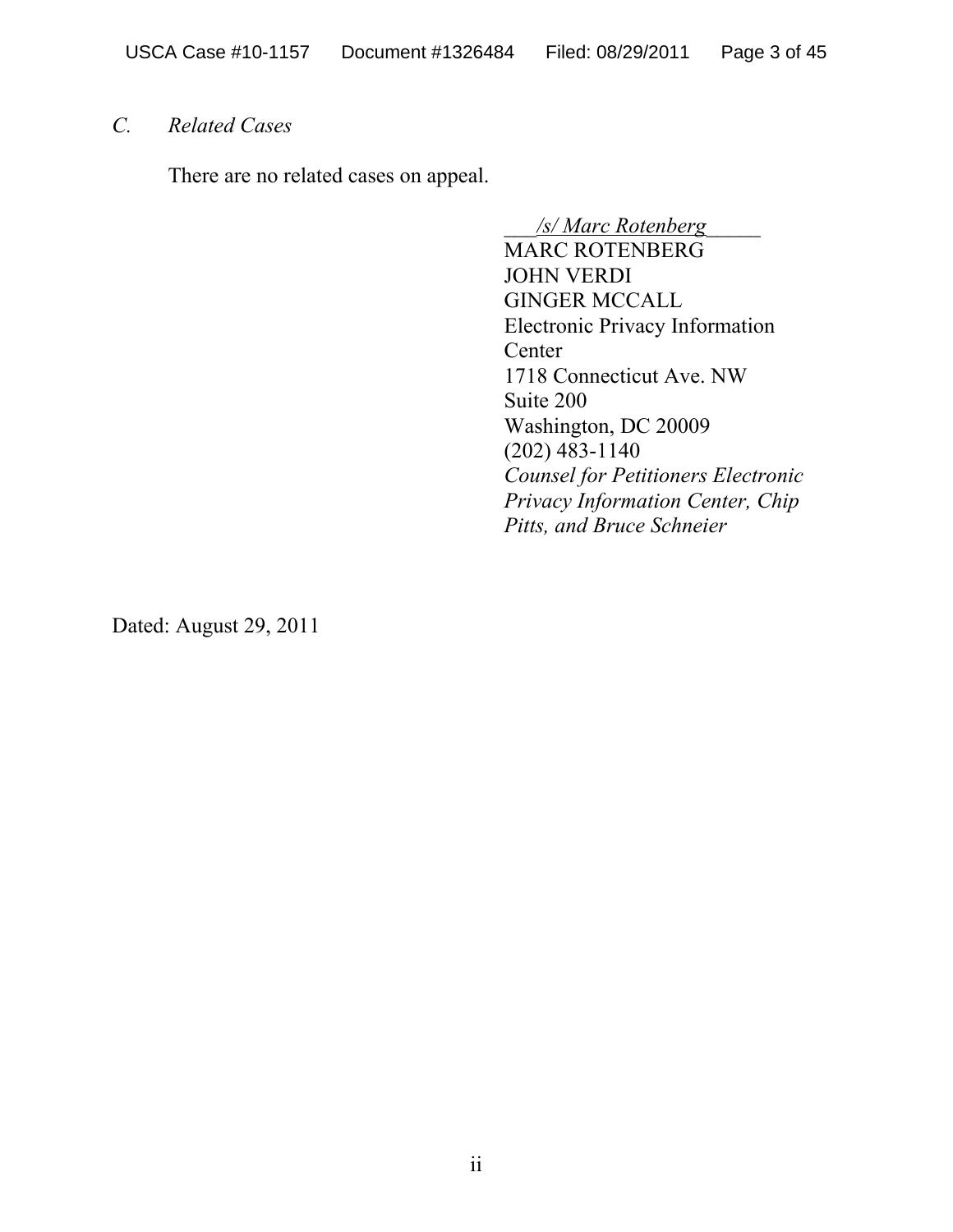## **FED. R. APP. P. 26.1 CORPORATE DISCLOSURE STATEMENT**

Petitioner the Electronic Privacy Information Center ("EPIC") is a public interest research center in Washington, D.C. EPIC was established in 1994 to focus public attention on emerging civil liberties issues and to protect privacy, the First Amendment, and other Constitutional values. EPIC is a 501(c)(3) non-profit corporation. EPIC has no parent, subsidiary, or affiliate. EPIC has never issued shares or debt securities to the public.

Respectfully Submitted,

\_\_\_*/s/ Marc Rotenberg*\_\_\_\_\_ MARC ROTENBERG JOHN VERDI GINGER MCCALL Electronic Privacy Information Center 1718 Connecticut Ave. NW Suite 200 Washington, DC 20009 (202) 483-1140 *Counsel for Petitioners Electronic Privacy Information Center, Chip Pitts, and Bruce Schneier*

Dated: August 29, 2011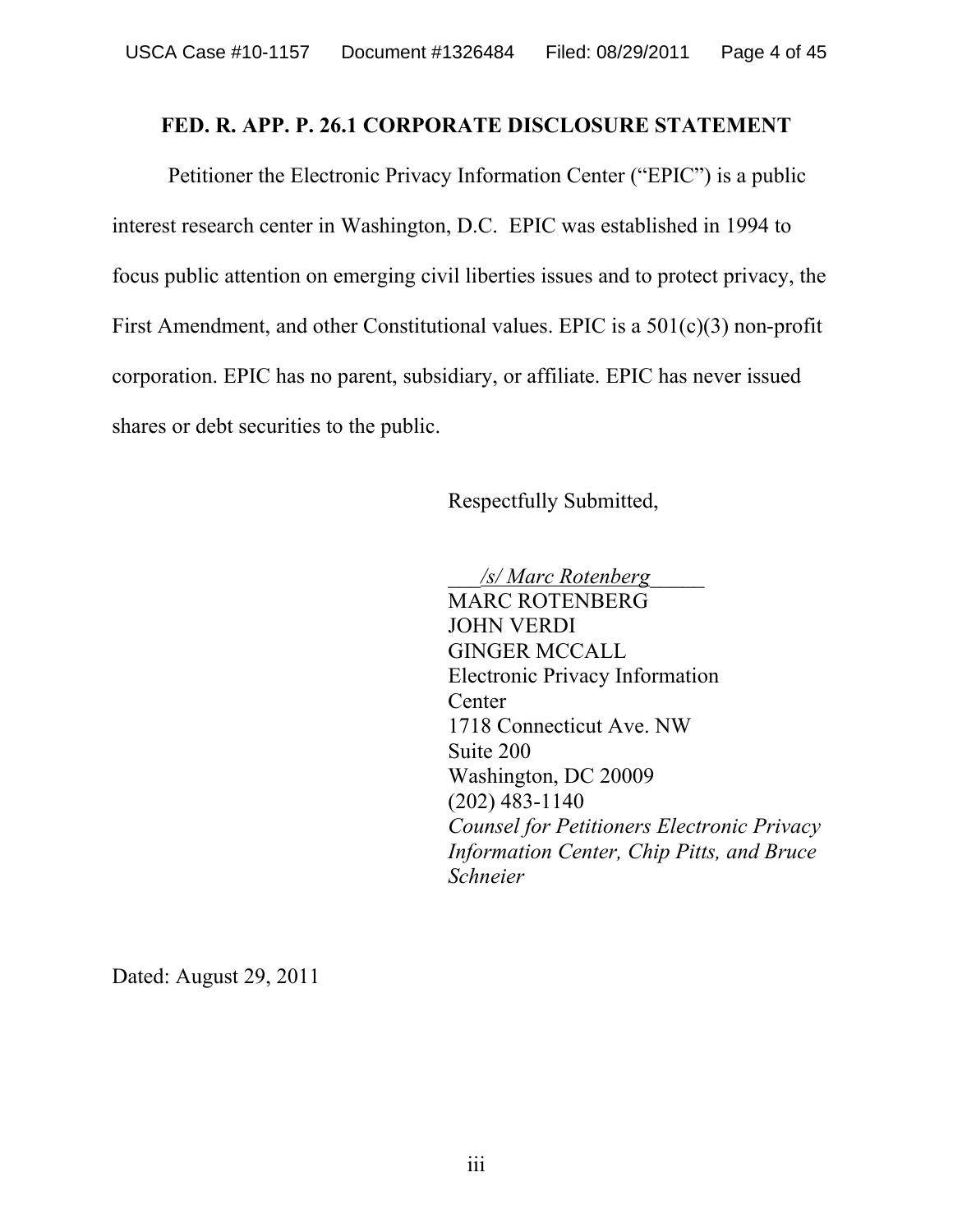# **TABLE OF CONTENTS**

| <b>CERTIFICATE AS TO PARTIES, RULINGS AND RELATED</b>                                                                                       |
|---------------------------------------------------------------------------------------------------------------------------------------------|
| $B_{\cdot}$                                                                                                                                 |
| Fed. R. App. P. 26.1 CORPORATE DISCLOSURE STATEMENTiii                                                                                      |
|                                                                                                                                             |
|                                                                                                                                             |
| <b>CONCISE STATEMENT OF THE ISSUE AND ITS IMPORTANCE1</b>                                                                                   |
|                                                                                                                                             |
|                                                                                                                                             |
| The TSA's Deployment of Airport Body Scanners for Primary<br>$\mathbf{I}$ .<br>Screening in U.S. Airports Presents a Matter of "Exceptional |
| The Panel's Fourth Amendment Holding Conflicts with the<br>II.                                                                              |
| III. The Panel Erroneously Concluded that Body Scanners Can Detect                                                                          |
| IV. En Banc Review is Particularly Important When the Panel Sits as                                                                         |
| V. The Panel Erroneously Concluded that TSA Body Scanner<br>Screening is a "Law Enforcement, Correctional, or Intelligence                  |
|                                                                                                                                             |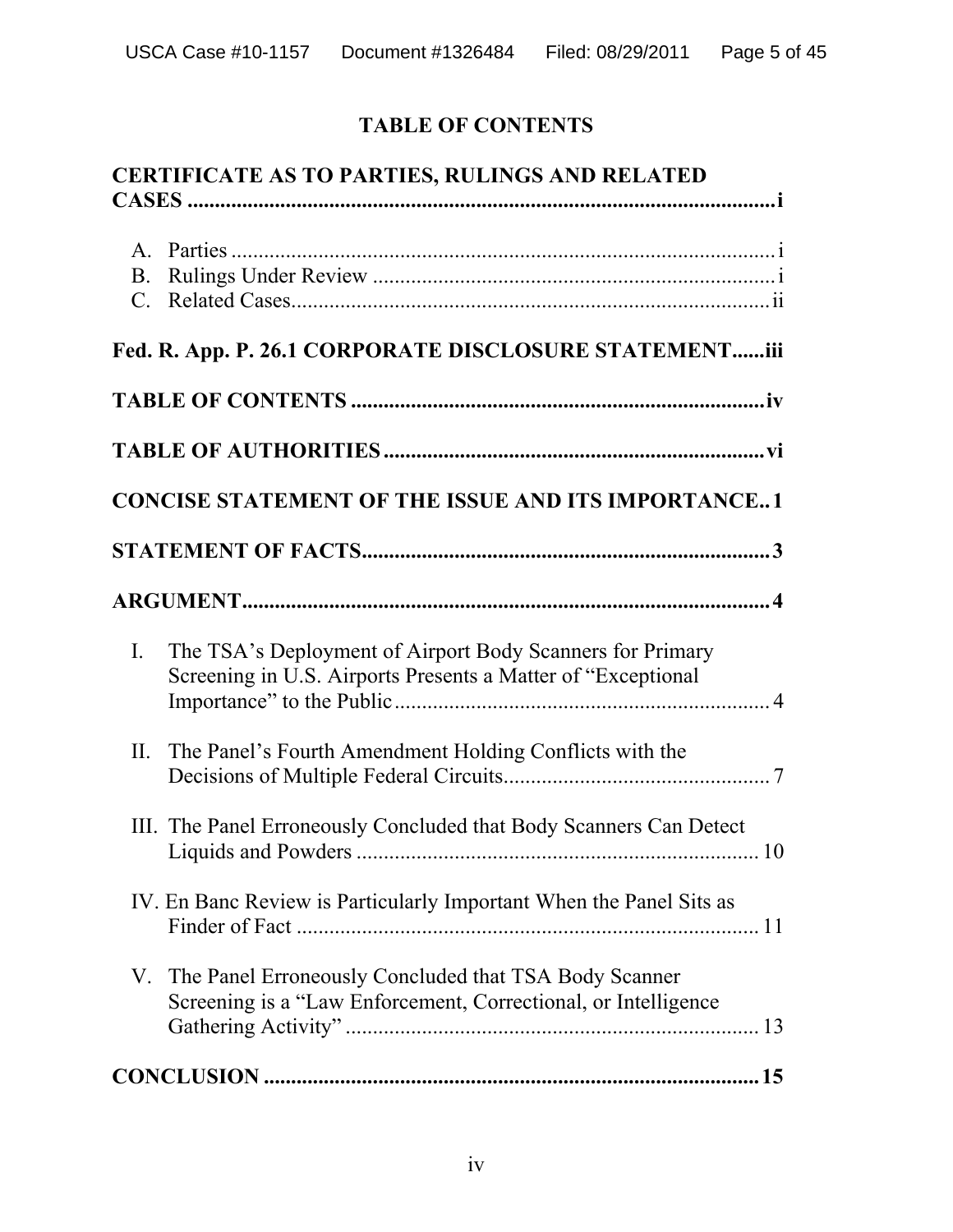| TYPE/VOLUME CERTIFICATE OF COMPLIANCE  17 |  |
|-------------------------------------------|--|
|                                           |  |
|                                           |  |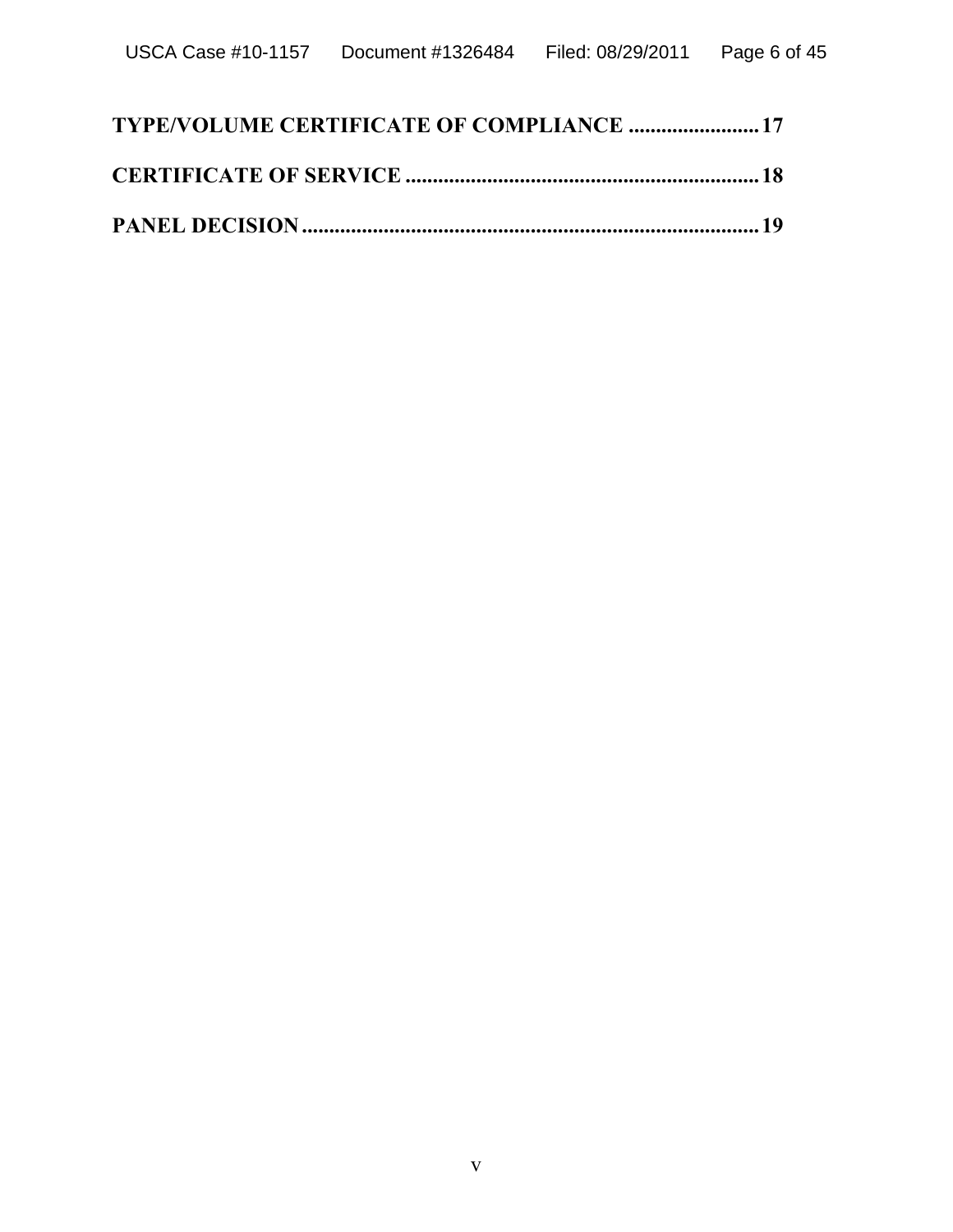# **TABLE OF AUTHORITIES**

## **Cases**

| Alliance for Community Media v. Federal Communications Commission, 10 F.3d<br>812 (D.C. Cir. 1993), rev' in part en banc, 58 F.3d 654 (D.C. Cir. 1995)  12                       |
|----------------------------------------------------------------------------------------------------------------------------------------------------------------------------------|
| Center for Auto Safety, v. Thomas, 806 F.2d 1071 (D.C. Cir. 1987), rev'd en banc,                                                                                                |
|                                                                                                                                                                                  |
| Clark-Cowlitz Joint Operating Agency v. Federal Energy Regulatory Commission,<br>775 F.2d 366 (D.C. Cir. 1986), aff'd in part en banc, 826 F.2d 1074 (D.C. Cir.<br>$1987)$<br>13 |
| Coalition for Preservation of Hispanic Broadcasting v. Federal Communications                                                                                                    |
| Commission, 893 F.2d 1349 (D.C .Cir. 1990), aff'd in part and vacated in part                                                                                                    |
| en banc, 931 F.2d 73 (D.C. Cir. 1991)                                                                                                                                            |
| Diamond Walnut Growers v. National Labor Relations Board, 80 F.3d 485 (D.C.<br>Cir. 1996), rev'd in part en banc, 113 F.3d 1259 (D.C. Cir. 1997)  12                             |
| Hoffman Plastic Compounds v. National Labor Relations Board, 208 F.3d 229                                                                                                        |
| (D.C. Cir. 2000), aff'd en banc, 237 F.3d 639 (D.C. Cir. 2001), rev'd 535 U.S.                                                                                                   |
| 12                                                                                                                                                                               |
| Jersey Central Power and Light v. Federal Energy Regulatory Commission, 730                                                                                                      |
| F.2d 816 (D.C. Cir. 1984), rev'd en banc 768 F.2d 1500 (D.C. Cir. 1984) 13                                                                                                       |
|                                                                                                                                                                                  |
| Nuclear Information and Resource Service v. U.S. Nuclear Regulatory                                                                                                              |
| Commission, 918 F.2d 189 (D.C. Cir. 1990), rev'd en banc, 969 F.2d 1169 (D.C.                                                                                                    |
| 12                                                                                                                                                                               |
| Ruggiero v. Federal Communications Commission, 278 F.3d 1323 (D.C. Cir.                                                                                                          |
|                                                                                                                                                                                  |
|                                                                                                                                                                                  |
| San Luis Obispo Mothers for Peace, v. Nuclear Regulatory Commission, 751 F.2d                                                                                                    |
| 1287 (D.C. Cir. 1984), aff'd en banc, 789 F.2d 26 (D.C. Cir. 1985) 13                                                                                                            |
| Shelton v. Tucker, 364 U.S. 479 (1960).<br>8                                                                                                                                     |
| The Process Gas Consumers Group v. U.S. Dep't of Agriculture, 694 F.2d 728                                                                                                       |
|                                                                                                                                                                                  |
|                                                                                                                                                                                  |
|                                                                                                                                                                                  |
|                                                                                                                                                                                  |
|                                                                                                                                                                                  |
| <b>Statutes</b>                                                                                                                                                                  |
|                                                                                                                                                                                  |
|                                                                                                                                                                                  |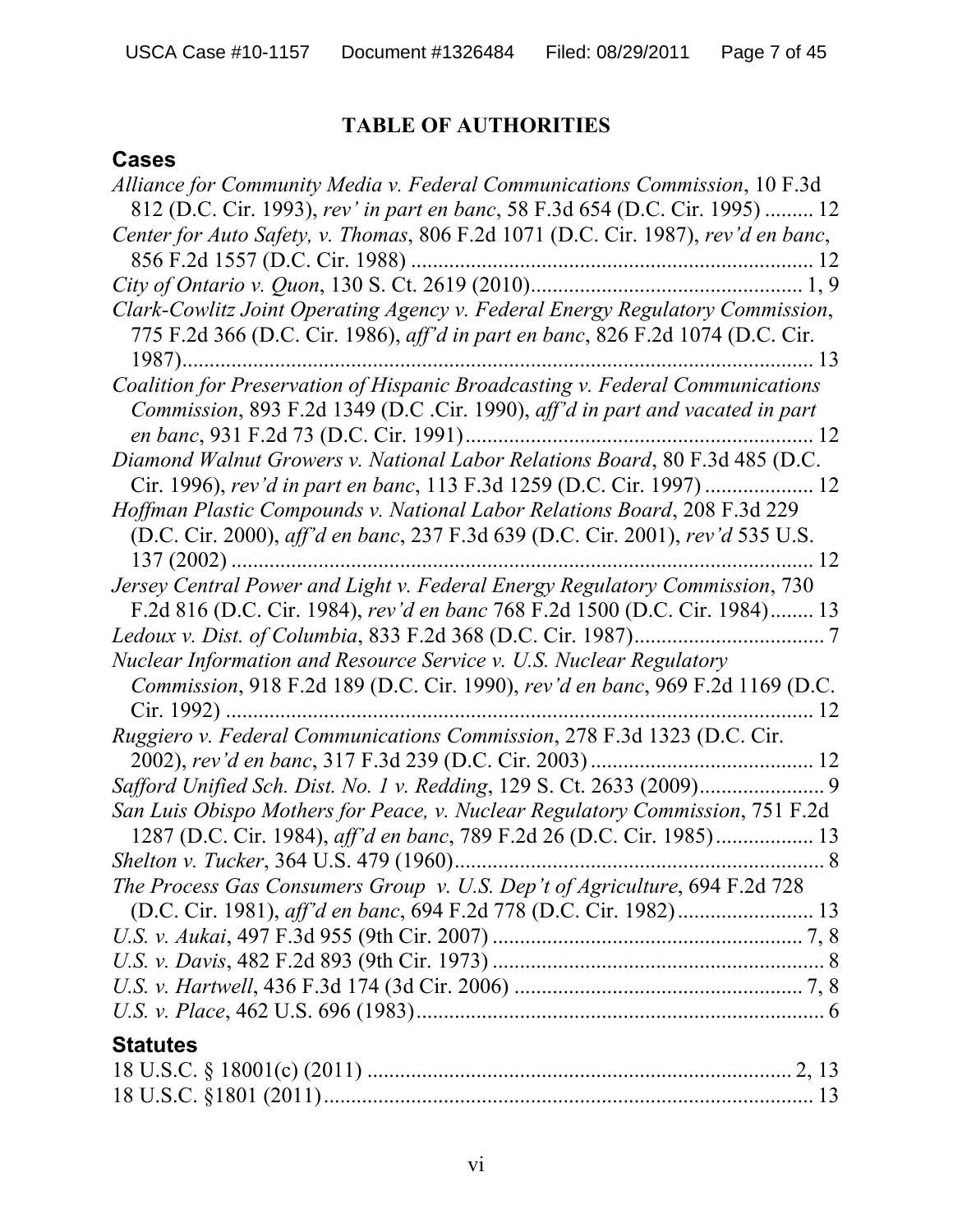| <b>Other Authorities</b>                                                                     |
|----------------------------------------------------------------------------------------------|
| Bureau of Transportation Statistics, <i>\Passengers: All Carriers – All Airports</i> 5       |
| Douglas H. Ginsburg & Brian M. Boynton, <i>The Court En Banc: 1991-2002</i> , 70             |
|                                                                                              |
| Douglas H. Ginsburg & Donald Falk, The Court En Banc: 1981-1990, 59 Geo.                     |
|                                                                                              |
| Joe Sharkey, <i>Whole Body Scanners Past First Airport Test</i> , <i>N.Y. Times, Apr. 6,</i> |
|                                                                                              |
|                                                                                              |
| <b>Rules</b>                                                                                 |
|                                                                                              |
|                                                                                              |
|                                                                                              |
| <b>Regulations</b>                                                                           |
|                                                                                              |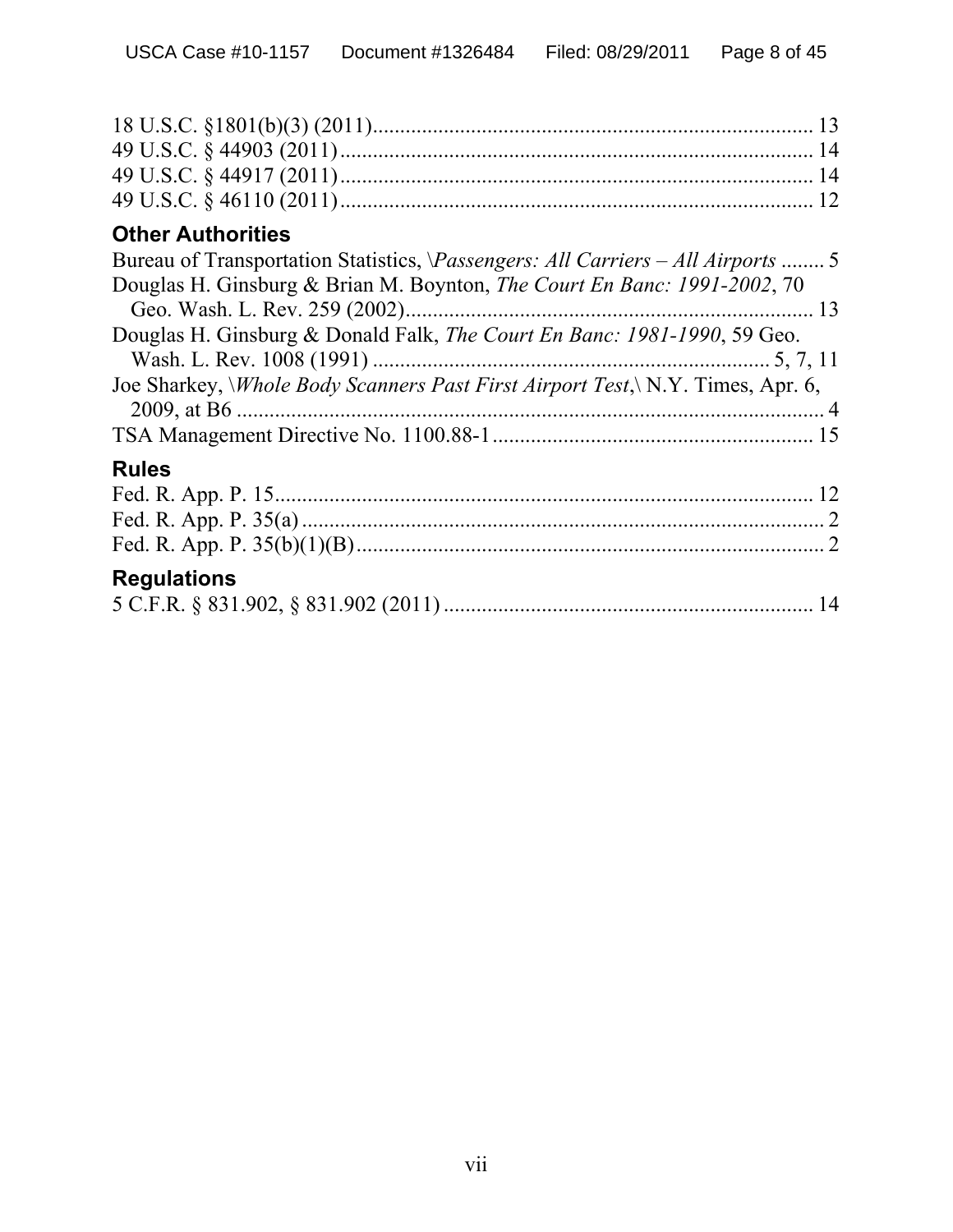### **CONCISE STATEMENT OF THE ISSUE AND ITS IMPORTANCE**

In the opinion of Petitioners, the following issues of law are presented: (1) Whether the Fourth Amendment permits the government to capture the detailed, naked images of all individuals who travel by commercial aircraft in the United States, absent any suspicion that a particular individual poses any threat to aviation security; and (2) Whether Transportation Security Officials may be deemed to engage in "law enforcement activity" when the agency itself makes clear by regulation that such personnel do not engage in such activity. As Petitioners also seek a rehearing before the panel, two central issues of fact are also presented: (1) Whether "AIT" detects "powders or liquids," as the Court concluded; and (2) Whether the TSA's "measures to protect privacy" adequately protect individuals from unreasonable searches and seizures, as the Court concluded.

On July 15, 2011, a panel of this Court held that the TSA's deployment of body scanner devices in the nation's airports does not violate the Fourth Amendment because of:

[T]he Supreme Court's "repeated[] refus[al] to declare that only the least intrusive search practicable can be reasonable under the Fourth Amendment," *City of Ontario v. Quon*, 130 S. Ct. 2619, 2632 (2010) (internal quotation marks omitted), and considering the measures taken by the TSA to safeguard personal privacy, . . .

Slip. op. at 16. The panel further held that the TSA did not violate the Video Voyeurism Prevention Act because the agency is engaged in "lawful law

1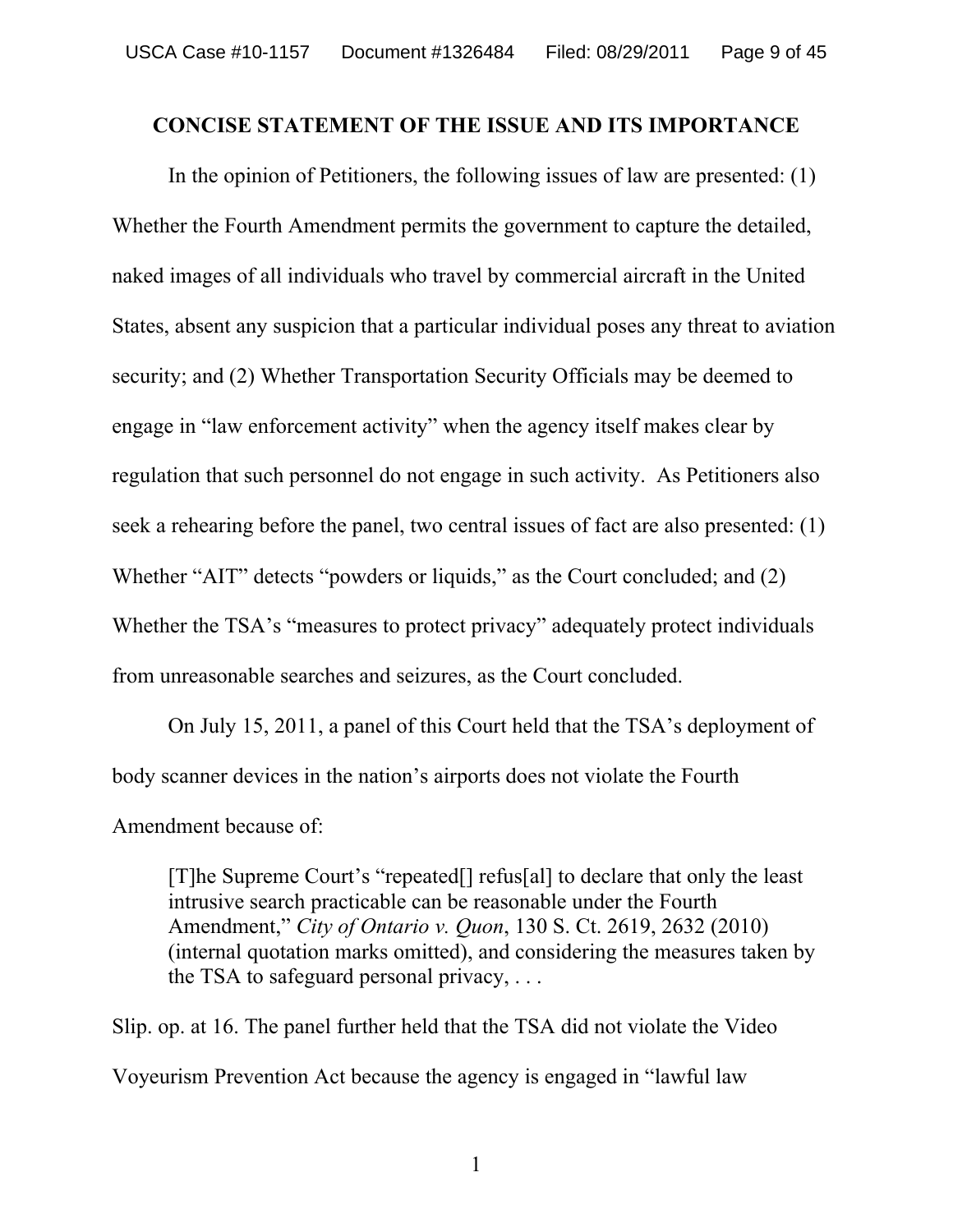enforcement, correctional, or intelligence activity." 18 U.S.C. § 1801(c) (2011). Slip. op. at 13. The panel also found that the scanners produce an image that "enables the operator … to detect nonmetallic objects, such as a liquid or powder …" Slip. op at 3.

Petitioners dispute these conclusions of law and findings of fact. This decision presents a matter of exceptional importance, and is contrary to the holdings of other circuits. Fed. R. App. P. 35(a).

Because millions of American travelers are subject each day to the TSA's airport screening procedures, rehearing *en banc* is necessary because the panel's decision presents an issue of "exceptional importance" to the public. Fed. R. App. P. 35(b)(1)(B). Moreover, the issues raised in this petition are of "exceptional importance" because the panel's decision "conflicts with the authoritative decisions of other United States Courts of Appeals that have addressed the issue." *Id.* Finally, because the panel erroneously concluded that the "AIT" devices could detect "liquid or powder" and that the measures taken by the TSA effectively addressed privacy concerns, a panel rehearing or rehearing *en banc* is necessary.

The panel, absent support in the record or the briefs, overstated the ability of the body scanners to detect threats to aviation security and understated the privacy intrusion to air travelers. There is nothing in the record to support the conclusion that the "AIT" devices detect powders and only minimal support for the conclusion

2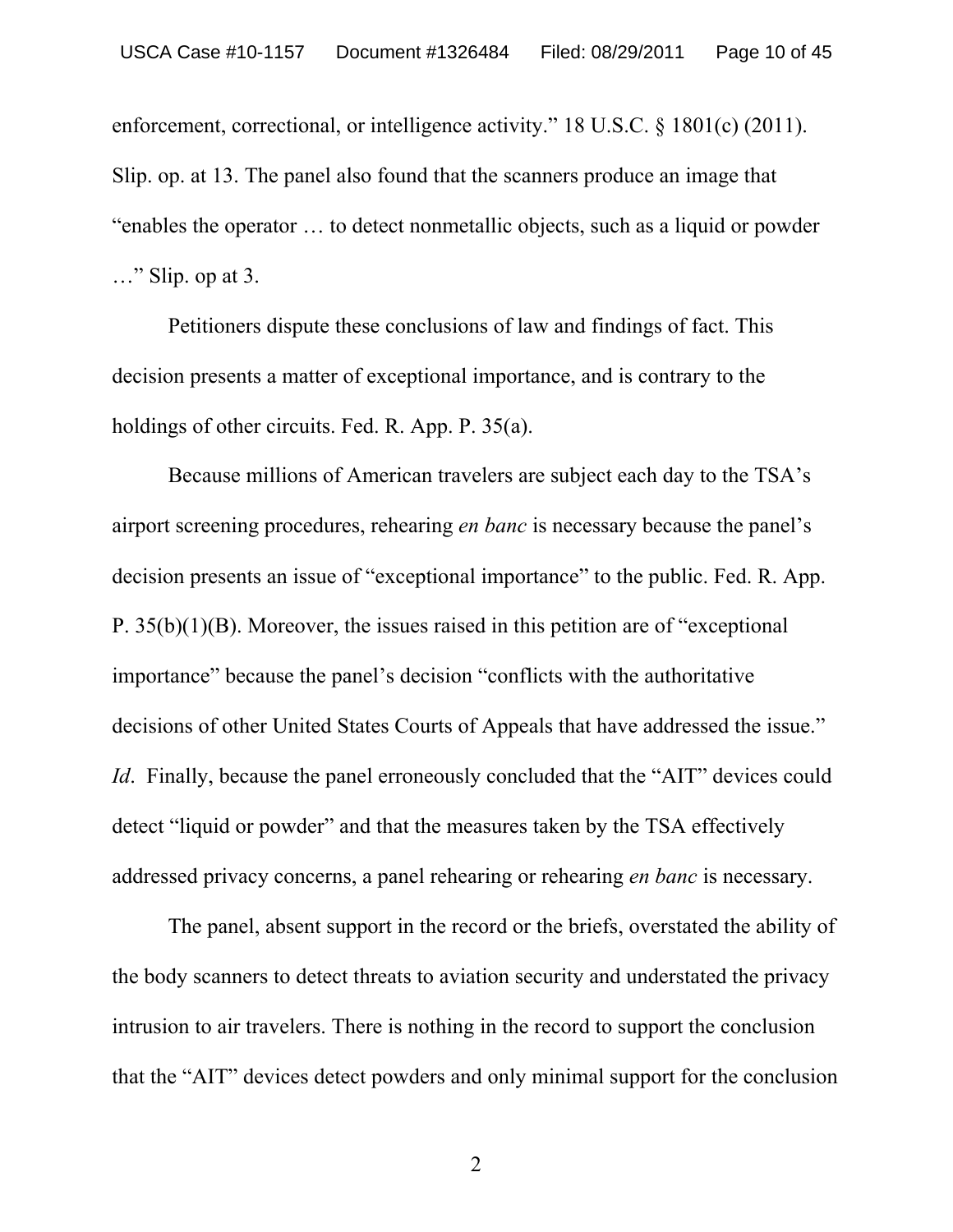that they detect liquids. Further, regarding the reasonableness of the search, the Court considered only the image that is viewed by TSA officials and not the image that is captured by the "AIT" device operated and deployed by the agency, which the Fourth Amendment and VPPA analyses require. As a consequence, the panel's conclusion that the search is permissible under the Fourth Amendment and the VPPA is not supported by the record or the law.

### **STATEMENT OF FACTS**

In 2007, the TSA began testing Whole Body Imaging ("WBI") devices (or "Advanced Imaging Technology," as the agency later recharacterized the technology) at checkpoints in three airports in the United States as an "optional method for screening selectees and other individuals requiring additional screening." AR at 044.008, 029.002. Until February 2009, only forty Whole Body Imaging devices had been deployed in U.S. airports. *Id*. All were used for secondary screening. *Id*.

In the spring of 2009, Respondent DHS made a determination, without the public notice or comment required by the Administrative Procedures Act, 5 U.S.C. 553(e), Slip op. at 2, 12, 18, that body scanners would be deployed as the primary screening technique in U.S. airports. As one new report explained, "Initially the machines were to be used only on passengers who set off the metal detectors, to provide them with an option to the customary secondary physical pat-downs and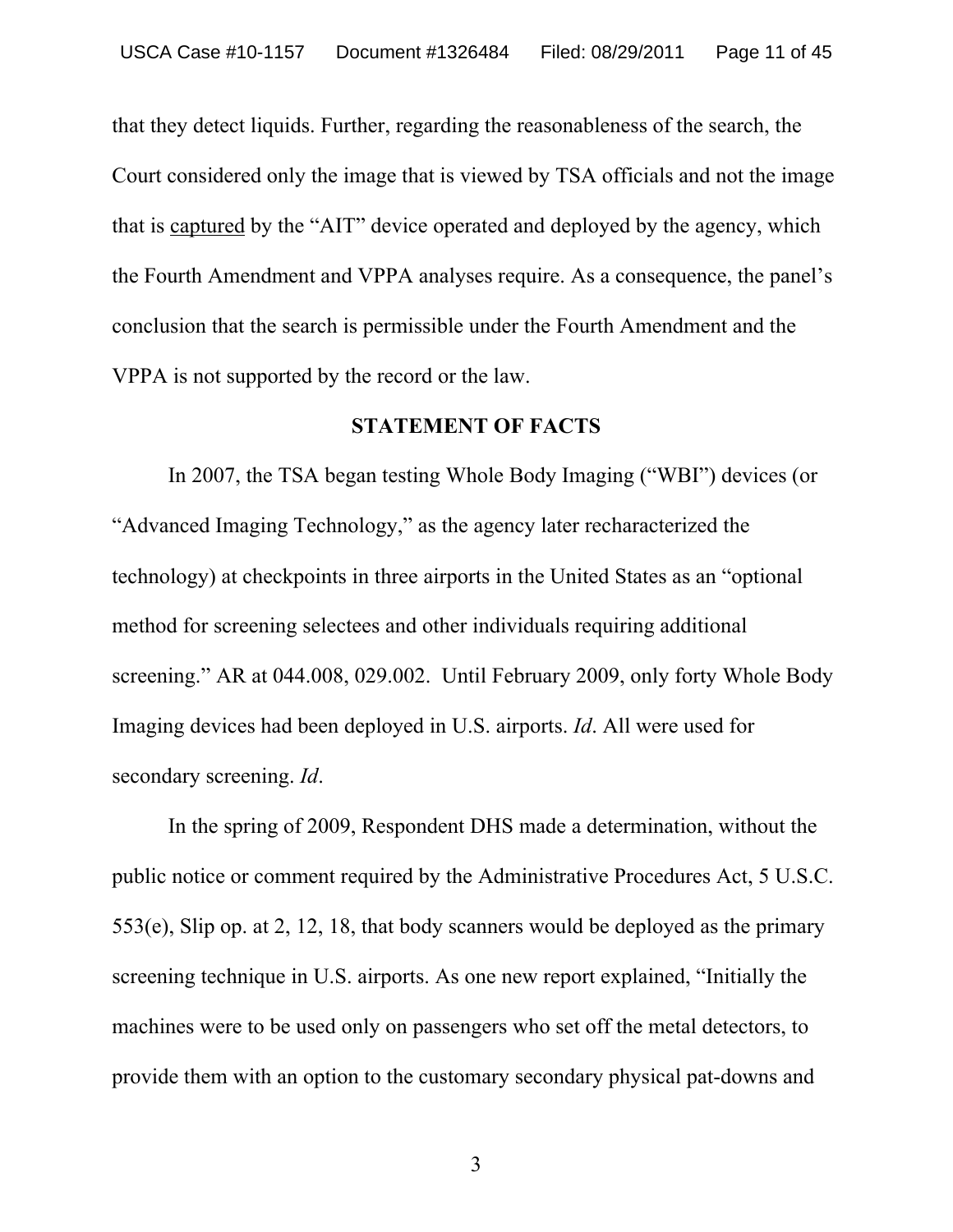inspections by electronic wand." Joe Sharkey, *Whole Body Scanners Past First Airport Test*, N.Y. Times, Apr. 6, 2009, at B6.

Shortly thereafter, Petitioner EPIC and a coalition of thirty organizations petitioned DHS Secretary Janet Napolitano to suspend the body scanner program and to conduct a formal rulemaking. Slip. op at 4. When the DHS failed to act on the first petition, EPIC and a similar coalition of organizations again petitioned the Secretary and charged that the pending deployment of body scanners in U.S. airports violated the Fourth Amendment and several federal statues. Slip. op at 4-5. The second petition also noted that "substantial questions have been recognized about the effectiveness of the devices, . . ." AR. 125.013.

The claims set forth in the second petition were supported by documents, including the technical specifications and vendors' contracts for the "AIT," obtained by EPIC pursuant to a Freedom of Information Act lawsuit. Those documents revealed that the devices were not designed to detect powdered explosives but could store, record, and transfer naked images of any individual subject to the screening procedure. AR at 088.012-031, 088.062.

Following the DHS's failure to act on either EPIC petition, EPIC filed this appeal of the agency's rule on July 2, 2010.

### **ARGUMENT**

*I. The TSA's Deployment of Airport Body Scanners for Primary Screening in U.S. Airports Presents a Matter of "Exceptional Importance" to the Public*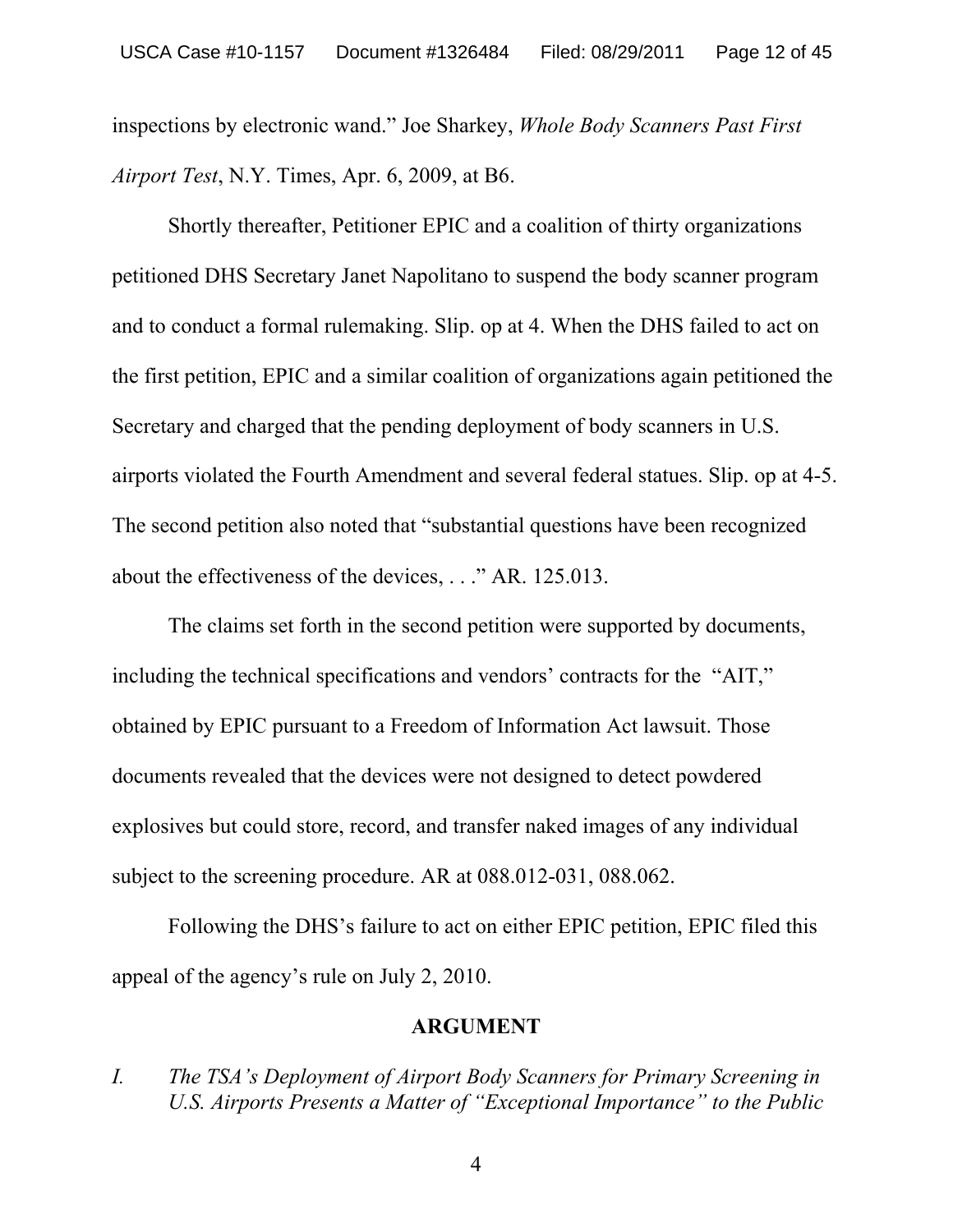"A case may be of exceptional importance to the public if it concerns either a unique issue of great moment to the community, or a recurring issue that is likely to affect a large number of cases or persons." Douglas H. Ginsburg & Donald Falk, *The Court En Banc: 1981-1990*, 59 Geo. Wash. L. Rev. 1008, 1025 (1991).

According to the Bureau of Transportation Statistics, in 2010, United States airports handled 629,517,728 domestic passengers and 157,798,852 international passengers on 8,701,397 domestic flights and 1,297,677 international flights. Bureau of Transportation Statistics, *Passengers: All Carriers – All Airports*. 1 Moreover, the TSA's search techniques have generated thousands of complaints from travelers who are subject to these methods without any reason to believe they pose any risk to aviation security. *See* AR 56. There is no agency practice, subject to the Fourth Amendment, that has in recent memory attracted more public criticism, generated more controversy, or affects a larger number of individuals.

The panel's ruling essentially permits the TSA to capture a detailed naked image of each person traveling by air in the United States, absent any suspicion that the individual poses any threat to aviation security. Such broad authority for an intrusive, suspicionless search is without precedent. No court has ever come close to approving such unbounded search authority. Further, travelers routinely report that they are not notified of any alternative to the intrusive search or that when they

 $\frac{1}{1}$  $\frac{1}{1}$  http://www.transtats.bts.gov/Data Elements.aspx?Data=1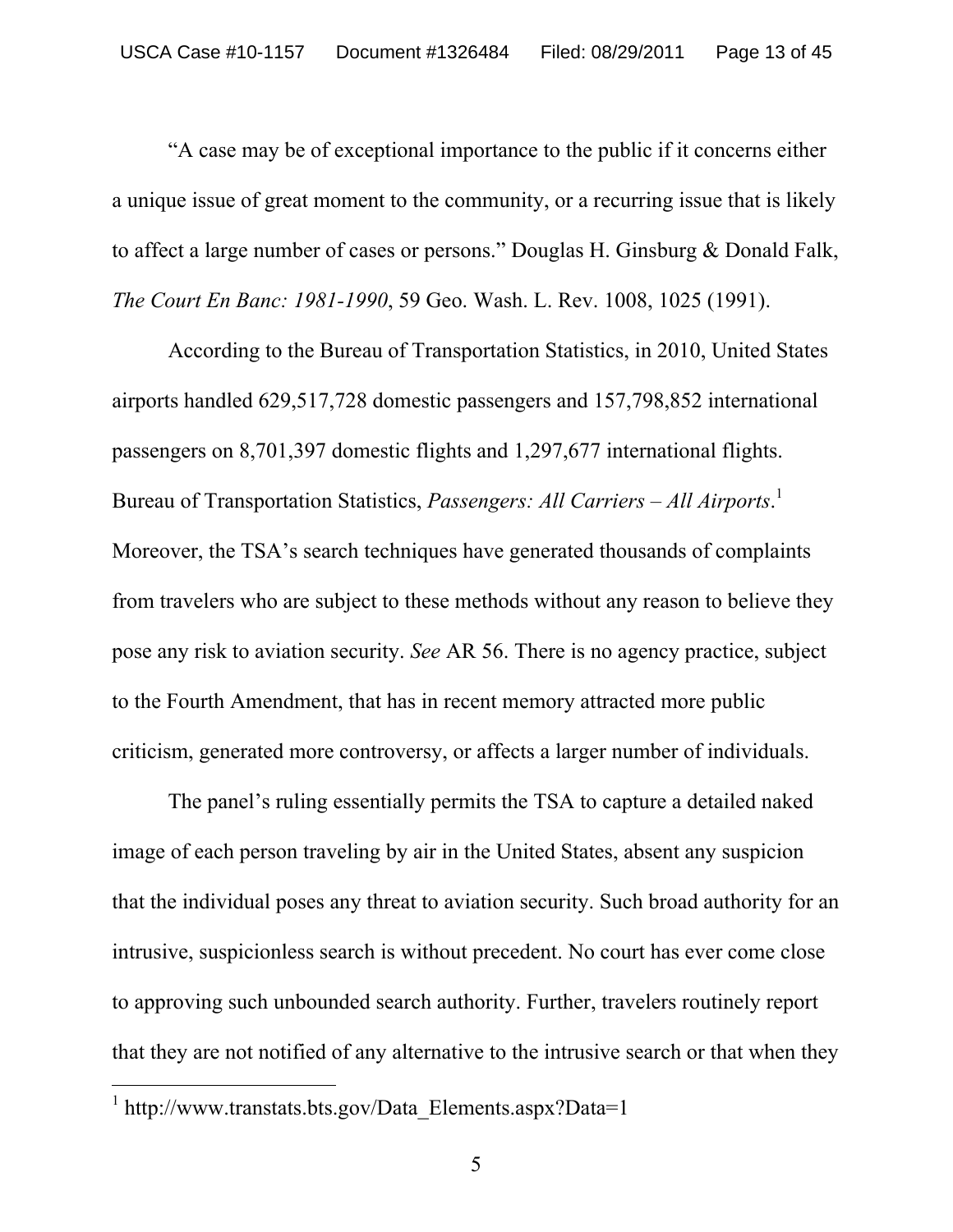seek an alternative they are treated in a punitive fashion. Moreover, the TSA has been unable or unwilling to provide any evidence that this airport screening procedure has identified, let alone prevented, any form of attack. Such an unbounded, ineffective search is simply not reasonable. As Justice O'Connor explained in *U.S. v. Place*, 462 U.S. 696 (1983), concerning the scope of airport searches:

The exception to the probable-cause requirement for limited seizures of the person recognized in *Terry* and its progeny rests on a balancing of the competing interests to determine the reasonableness of the type of seizure involved within the meaning of "the Fourth Amendment's general proscription against unreasonable searches and seizures." We must balance the nature and quality of the intrusion on the individual's Fourth Amendment interests against the importance of the governmental interests alleged to justify the intrusion.

*Id*. at 703 (internal citations omitted).

The Fourth Amendment assessment requires considering not only the intrusiveness of the image of the traveler viewed by the TSA official, which was the focus of panel's analysis, Slip. op. at 16-18, but also the image of the traveler captured by the agency's device. It is the capture of that image, *i.e.* the actual, unfiltered naked image of the individual that poses the ongoing privacy risk to the public. This seizure, which occurs prior to the search, cannot be conducted absent suspicion.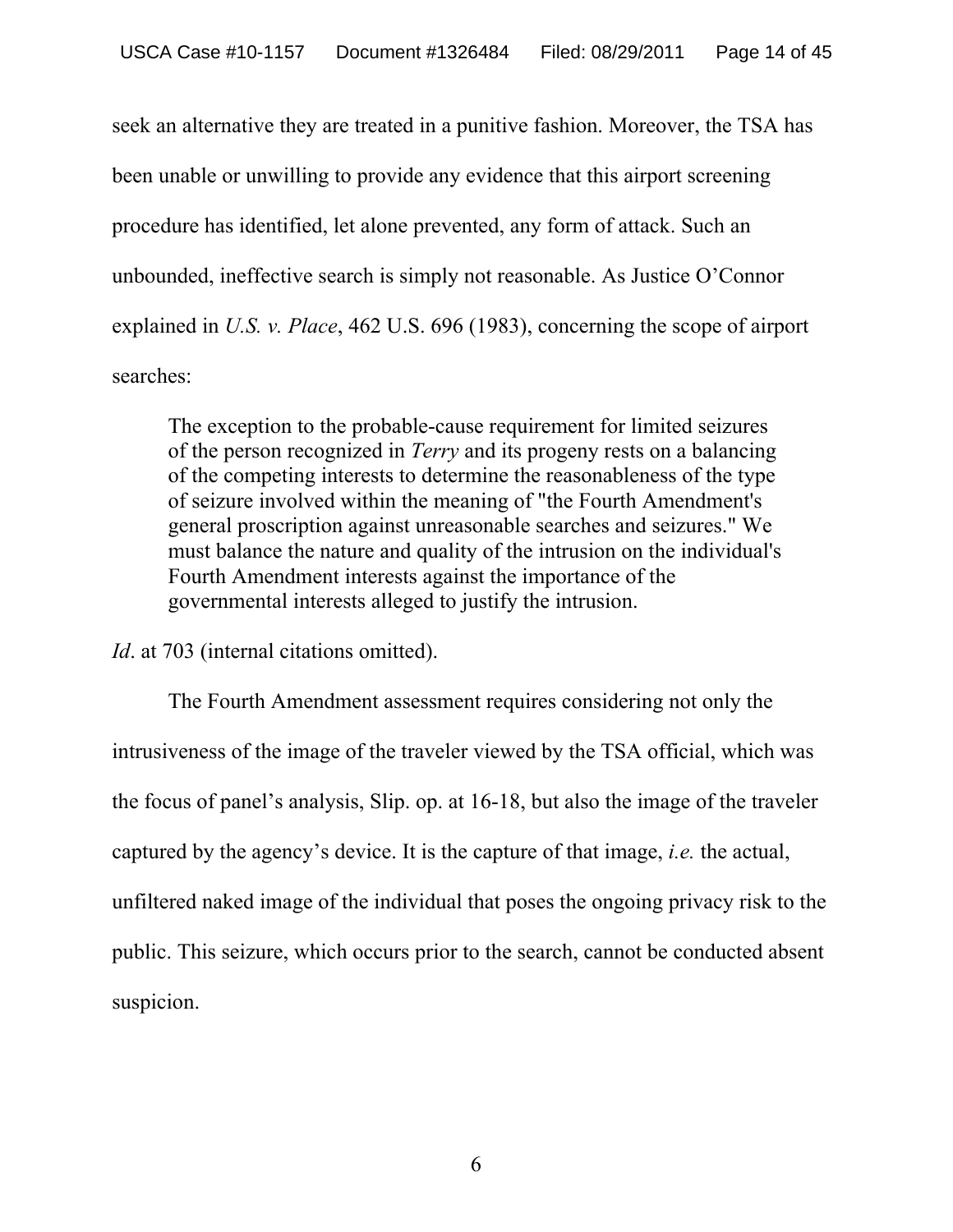On this basis as well, this case presents a matter of "exceptional

importance." As Judge Ginsburg has observed about the practice of granting

petitions for rehearing *en banc* before the D.C. Circuit:

many if not all of the cases resolving constitutional issues were reheard *en banc* probably because of their exceptional importance to the public. Because the Constitution poses immovable limits to executive and legislative action, and *guarantees the public's most fundamental rights*, constitutional rulings are often by their nature broader than the average resolution of a point of law.

Ginsburg (1991) at 1027 (emphasis added); *see, e.g.*, *Ledoux v. Dist. of Columbia*,

833 F.2d 368 (D.C. Cir. 1987).

This case presents similar constitutional questions and should be reheard.

## *II. The Panel's Fourth Amendment Holding Conflicts with the Decisions of Multiple Federal Circuits*

The panel's decision is contrary to the rulings of Third Circuit and Ninth

Circuit concerning the scope of permissible airport screening procedures. *U. S. v.* 

*Aukai*, 497 F.3d 955 (9th Cir. 2007); *United States v. Hartwell*, 436 F.3d 174 (3d

Cir. 2006), and the panel's reliance on *Quon* (a case concerning text messaging) to

the contrary is simply misplaced. In *Aukai*, the Ninth Circuit held that the TSA's

administrative search authority is not boundless.

The scope of such searches is not limitless. A particular airport security screening search is constitutionally reasonable provided that it is no more extensive nor intensive than necessary, in the light of current technology, to detect the presence of weapons or explosives and that it is confined in good faith to that purpose.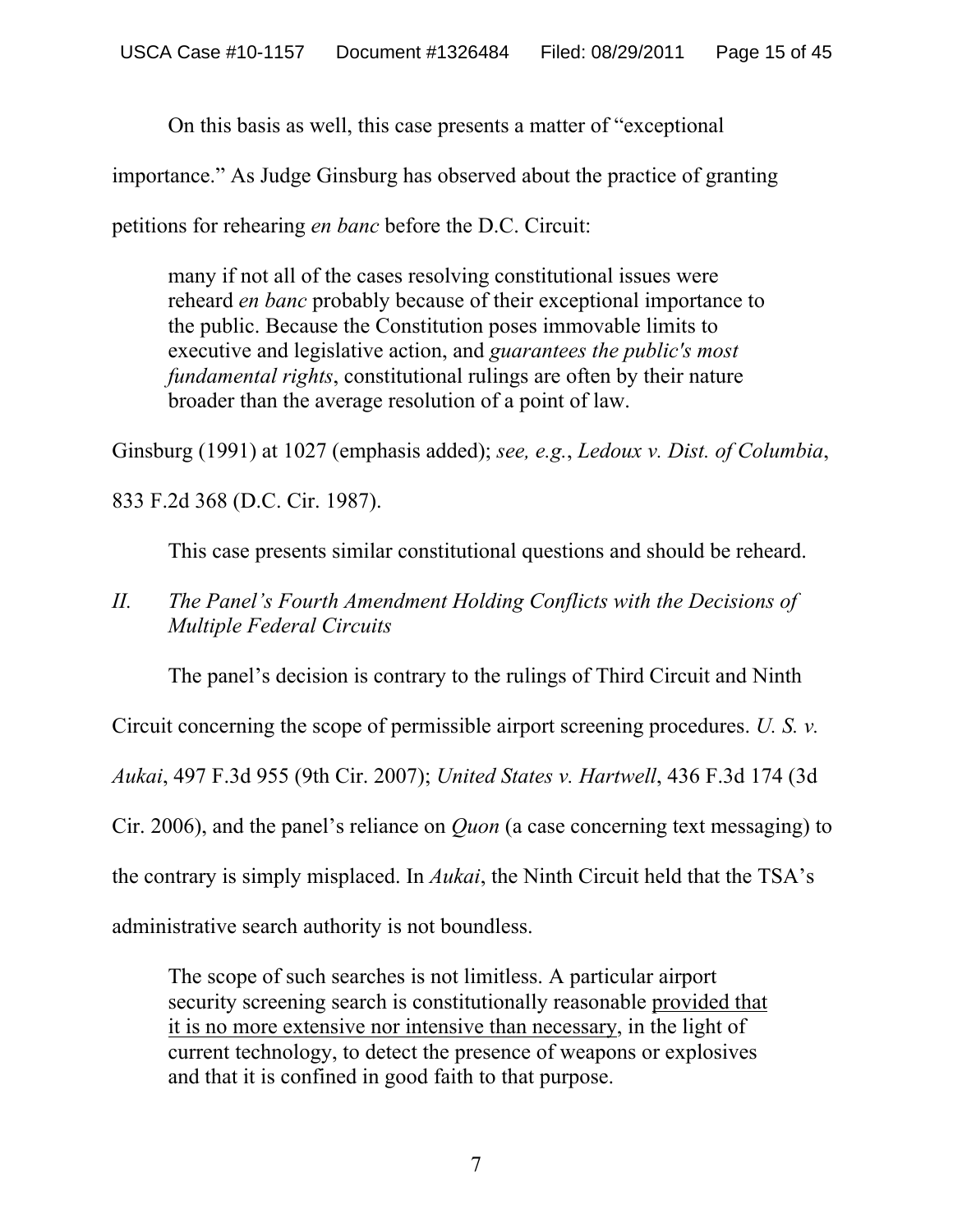*Aukai*, 497 F.3d at 962 (*citing U.S. v. Davis*, 482 F.2d 893, 913 (9th Cir. 1973)) (emphasis added). Even when security interests are "legitimate and substantial," the interests "cannot be pursued by means that broadly stifle fundamental personal liberties when the end can be more narrowly achieved." *Shelton v. Tucker*, 364 U.S. 479, 488 (1960). Fourth Amendment safeguards "dictate a critical examination of each element of the airport security program." *Davis*, 482 F.2d at 913.

Both circuit courts required predicate facts supporting individualized suspicion before determining that the airport searches were consistent with the Fourth Amendment. *Aukai*, 497 F.3d at 955; *Hartwell*, 436 F.3d at 174. These circuits have required that airport security searches be "minimally intrusive," "well-tailored to protect personal privacy," and "neither more extensive nor more intensive than necessary under the circumstances to rule out the presence of weapons or explosives." *Hartwell*, 436 F.3d at 180; *Aukai*, 497 F.3d at 962. Searches are reasonable if they "escalat [e] in invasiveness only after a lower level of screening disclose[s] a reason to conduct a more probing search." *Hartwell*, 436 F.3d at 180.

In the present case, the panel relied on dicta in the Supreme Court's *Quon* decision regarding "Supreme Court's 'repeated[] refus[al] to declare that only the least intrusive search practicable can be reasonable under the Fourth Amendment,'

8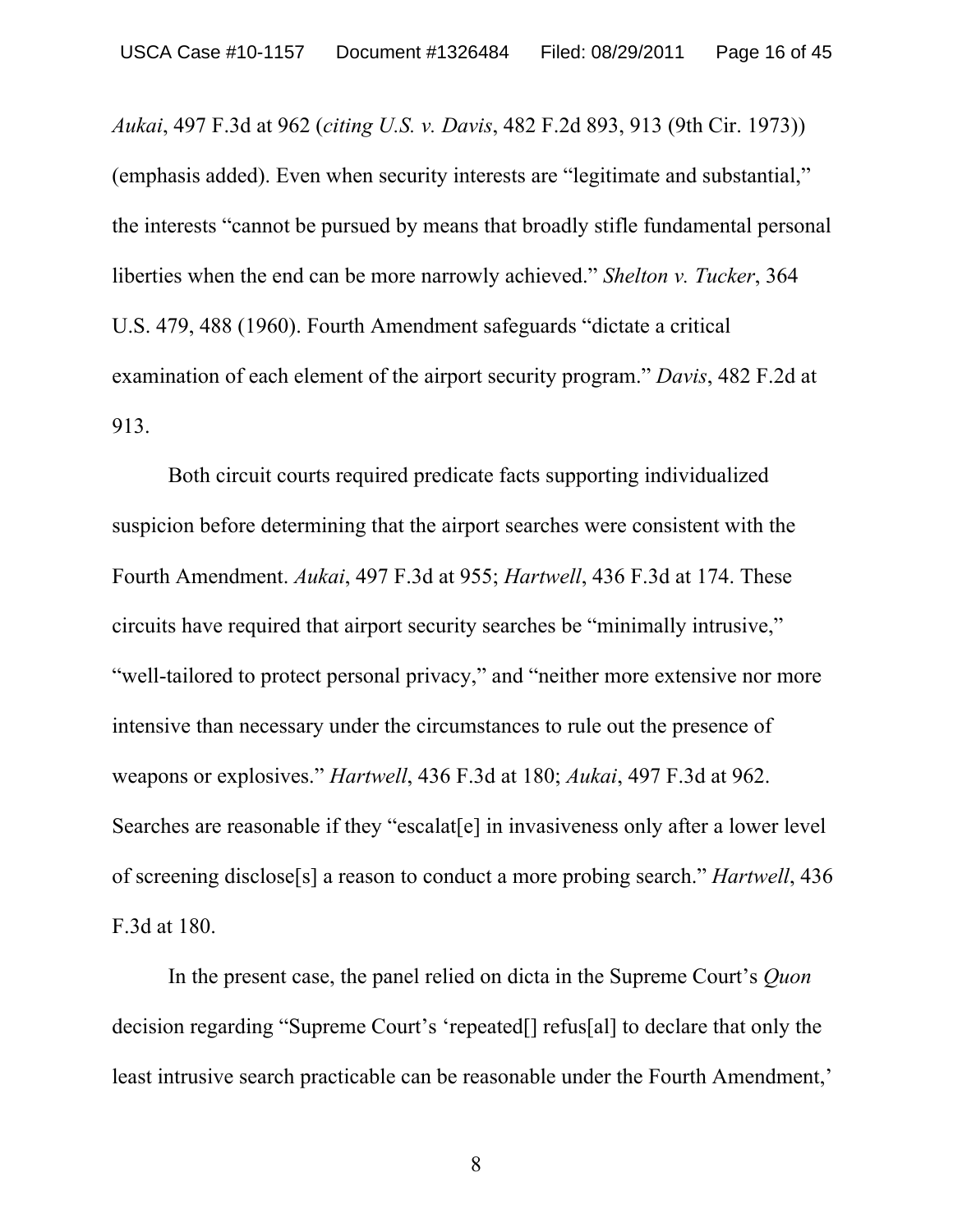130 S. Ct. at 2632 (2010)." Slip. op. at 16. But in *Quon*, the Court found that the search "was also not 'excessively intrusive.'" *Quon* at 13. (citing O'Connor plurality in *O'Connor v. Ortega*, 480 U.S. 709, 726) and also that the state official had taken specific steps to redact all messages unrelated to the investigation. Moreover, the Court in *Quon* said that "the extent of an expectation is relevant to assessing whether the search was too intrusive." *Id*. at 13. While the Court did find the fact that "the search did reveal intimate details of Quon's life [did] not make it unreasonable," the Court concluded that the search was "permissible in its scope" because "under the circumstances a reasonable employer would not expect that such a review would intrude on such matters." *Id*. at 14.

Here the agency routinely intrudes into such intimate matters. In fact, it has designed, procured, and deployed devices that are specifically intended to examine the most "intimate details" of travelers without any suspicion. The agency need not engage in the least intrusive search, but the search must be reasonable and consider both the effectiveness of the search and the intrusiveness of the technique.

The panel's reliance on *Quon* is misplaced, particularly in light of the limitations that the Court has recently found concerning searches of the naked human body when there are insufficient facts to justify the search of a particular individual. *See Safford Unified Sch. Dist. No. 1 v. Redding*, 129 S. Ct. 2633, 2642 (2009) (A search must "reasonably relate in scope to the circumstances which

9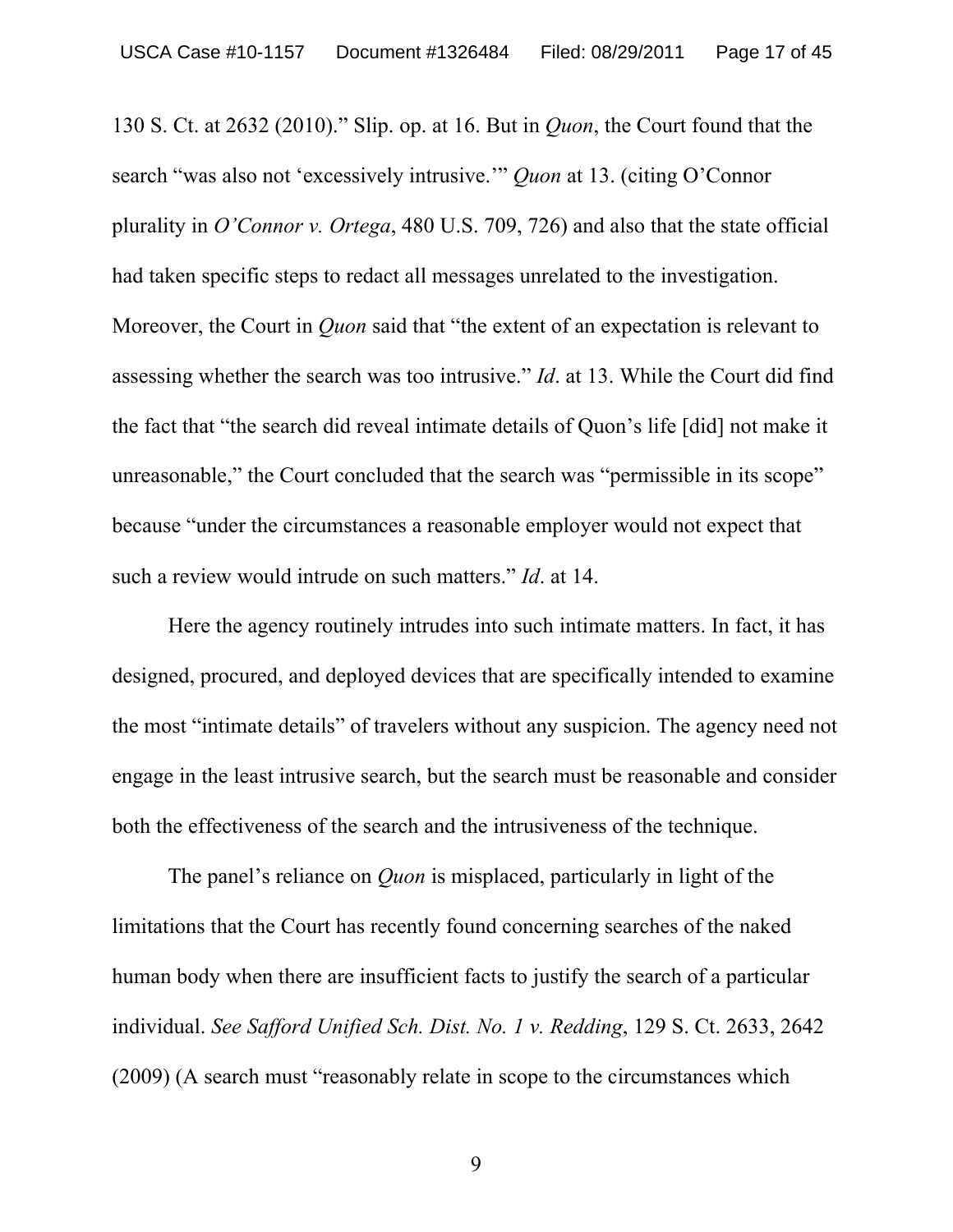justified the interference in the first place.") As such, the panel decision conflicts with recent decisions of both the Ninth and Third Circuits, which have found the need for predicate facts to justify an intrusive search of individuals at airports.

## *III. The Panel Erroneously Concluded that Body Scanners Can Detect Liquids and Powders*

The panel, acting as finder of fact, concluded that a body scanner "enables the operator of the machine to detect a nonmetallic object, such as a liquid or powder . . ." Slip op. at 3. This finding is central to the panel's Fourth Amendment analysis as the panel concluded that the "balance clearly favors the Government here ... crucially, an AIT scanner, unlike a magnetometer, is capable of detecting, and therefore of deterring, attempts to carry aboard airplanes explosives in liquid or powder form." Slip op. at 17.

However, the record does not support the panel's conclusion. Even Respondent did not contend that the "AIT" could detect powdered explosives. Nowhere in the brief did Respondent make this claim. The only two references to "powders" in Respondents Brief did not describe capabilities of the "AIT" devices. *See id*. at 3 . Nor did Respondent represent that body scanners can detect liquids outside of a dense container. Respondent describes the possible detection of a "small bottle of contract lens solution." Resp't Br. at 15. It is the presence of the bottle, a dense non-metallic object, that enables detection.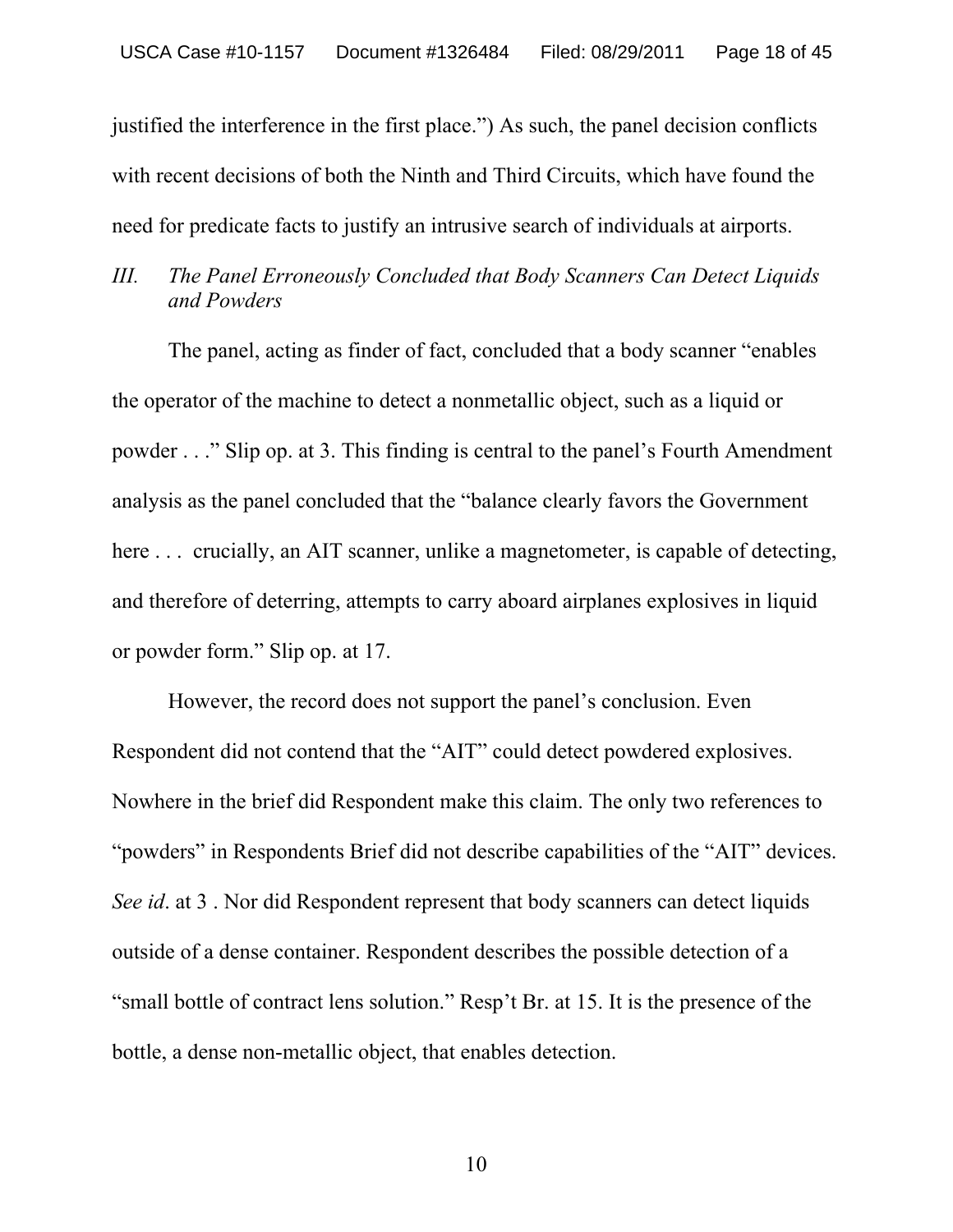Petitioner is well aware of why Respondent could not make these representations. Prior to the initiation of this lawsuit, Petitioner undertook extensive FOIA litigation and obtained the technical specifications and vendors' contracts for the "AITs". According to these documents, which are included in the record, airport body scanners are designed to detect dense, non-metallic objects, such as plastic guns and ceramic knives. AR 088.25. The devices are not designed to detect powders and do not detect liquids enclosed in non-dense containers.

The panel assumed critical facts that the Respondent DHS did not argue and that Petitioner EPIC does not concede. Because there is nothing in the record to support the panel's conclusion that the TSA's body scanners can in fact detect liquids or powders, and as this determination is central to the panel's Fourth Amendment analysis, this Court should reconsider the matter and grant EPIC's petition for a rehearing.

*IV. En Banc Review is Particularly Important When the Panel Sits as Finder of Fact*

When considering the propriety of *en banc* review, the "two categories set out in 35(a) are not exclusive of others." Ginsburg (1991) at 1052. In this case, the panel sat as both interpreter of law and finder of fact. No factual findings were made by a District Court or in an administrative proceeding. The present case arises from EPIC's challenge to the DHS's failure to conduct notice and comment rulemaking under the APA. Thus, EPIC challenges the DHS's failure to conduct

11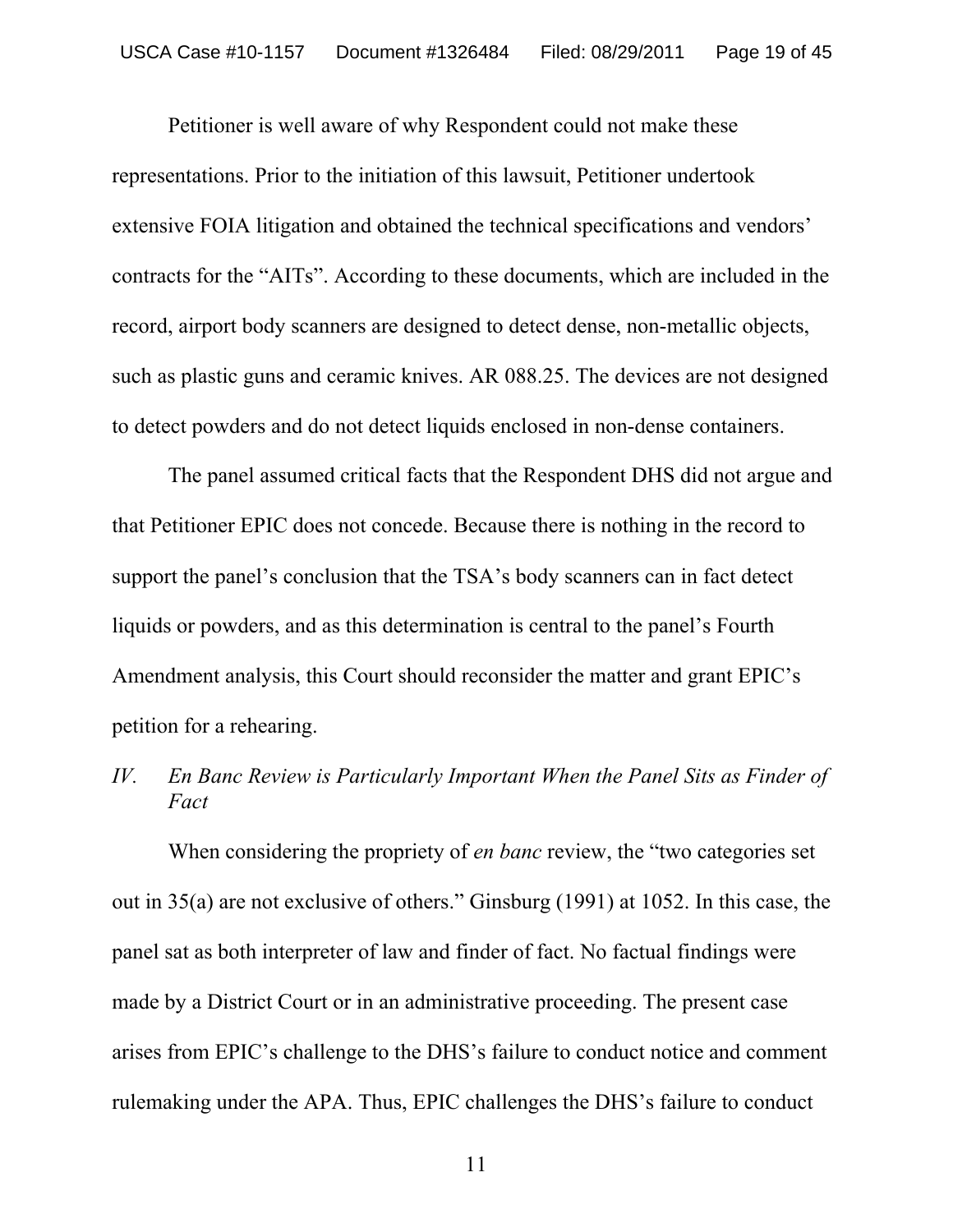just the sort of administrative proceeding that would typically generate a robust factual record. In addition, no trial court sat as finder of fact, because EPIC filed its appeal of the agency's action in this Court as required by 49 U.S.C. § 46110 (2011) and Fed. R. App. P. 15.

The Court of Appeals has granted *en banc* review in many cases in which the panel sits as a finder of fact. *See e.g., Ruggiero v. Federal Communications Commission*, 278 F.3d 1323 (D.C. Cir. 2002), *rev'd en banc*, 317 F.3d 239 (D.C. Cir. 2003); *Hoffman Plastic Compounds v. National Labor Relations Board*, 208 F.3d 229 (D.C. Cir. 2000), *aff'd en banc*, 237 F.3d 639 (D.C. Cir. 2001), *rev'd* 535 U.S. 137 (2002); *Diamond Walnut Growers v. National Labor Relations Board*, 80 F.3d 485 (D.C. Cir. 1996), *rev'd in part en banc*, 113 F.3d 1259 (D.C. Cir. 1997); *Alliance for Community Media v. Federal Communications Commission*, 10 F.3d 812 (D.C. Cir. 1993), *rev' in part en banc*, 58 F.3d 654 (D.C. Cir. 1995); *Coalition for Preservation of Hispanic Broadcasting v. Federal Communications Commission*, 893 F.2d 1349 (D.C .Cir. 1990), *aff'd in part and vacated in part en banc*, 931 F.2d 73 (D.C. Cir. 1991); *Nuclear Information and Resource Service v. U.S. Nuclear Regulatory Commission*, 918 F.2d 189 (D.C. Cir. 1990), *rev'd en banc*, 969 F.2d 1169 (D.C. Cir. 1992); *Center for Auto Safety, v. Thomas*, 806 F.2d 1071 (D.C. Cir. 1987), *rev'd en banc*, 856 F.2d 1557 (D.C. Cir. 1988); *Clark-Cowlitz Joint Operating Agency v. Federal Energy Regulatory Commission*, 775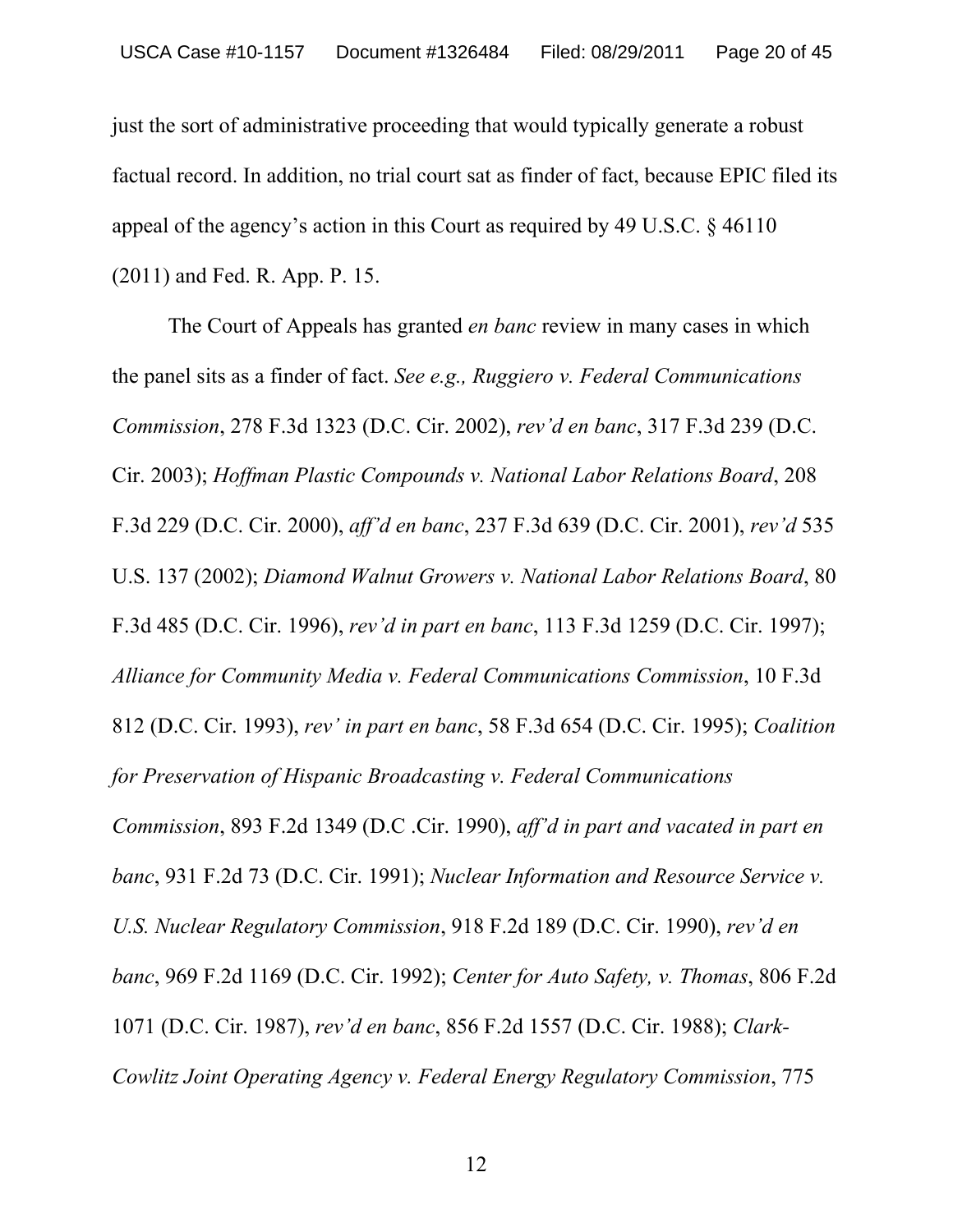F.2d 366 (D.C. Cir. 1986), *aff'd in part en banc*, 826 F.2d 1074 (D.C. Cir. 1987); *Jersey Central Power and Light v. Federal Energy Regulatory Commission*, 730 F.2d 816 (D.C. Cir. 1984), *rev'd en banc* 768 F.2d 1500 (D.C. Cir. 1984); *San Luis Obispo Mothers for Peace, v. Nuclear Regulatory Commission*, 751 F.2d 1287 (D.C. Cir. 1984), *aff'd en banc*, 789 F.2d 26 (D.C. Cir. 1985); *The Process Gas Consumers Group v. U.S. Dep't of Agriculture*, 694 F.2d 728 (D.C. Cir. 1981), *aff'd en banc*, 694 F.2d 778 (D.C. Cir. 1982).

This case also sits at the nexus of two subject areas – review of administrative action and constitutional law – most likely to be reheard by the D.C. Circuit *en banc*. Douglas H. Ginsburg & Brian M. Boynton, *The Court En Banc: 1991-2002*, 70 Geo. Wash. L. Rev. 259, 260 (2002).

*V. The Panel Erroneously Concluded that TSA Body Scanner Screening is a "Law Enforcement, Correctional, or Intelligence Gathering Activity"*

The Video Voyeurism Prevention Act of 2004 specifically prohibits the intentional "*capture* [of] an image of a private area of an individual without their consent, and knowingly does so under circumstances in which the individual has a reasonable expectation of privacy, . . ." 18 U.S.C. §1801 (2011) (emphasis added). The "private area of the individual" is defined as "the naked or undergarment clad genitals, pubic area, buttocks, or female breast of that individual." 18 U.S.C. §1801(b)(3) (2011). The Act contains an exception for "any lawful law enforcement, correctional, or intelligence activity." 18 U.S.C. §1801(c) (2011).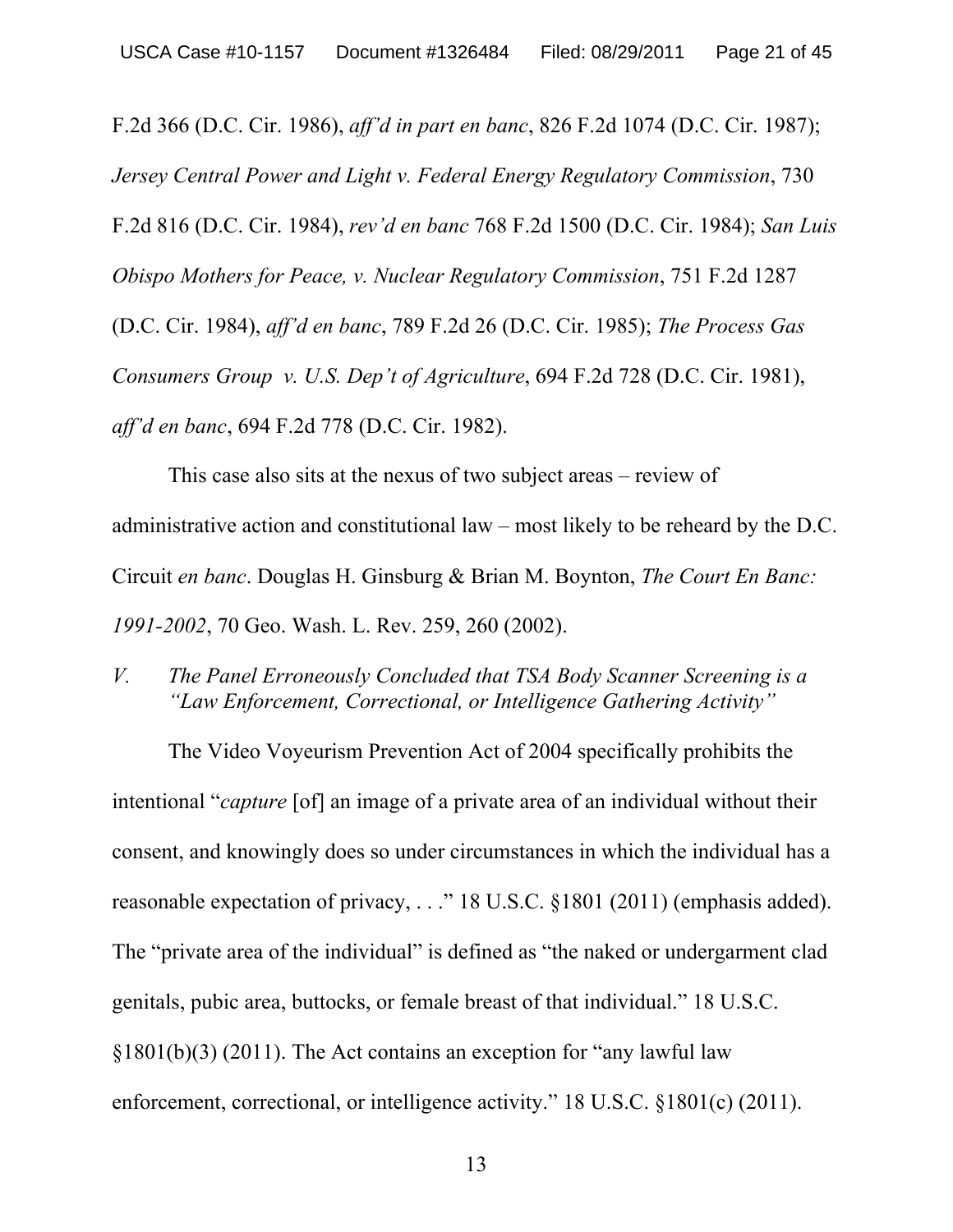The panel ruled that TSA's body scanner program falls within the §1801(c)

exception. Slip op. at 13. In the words of the panel, the "argument the TSA does

not engage in 'law enforcement, correctional, or intelligence activity' borders upon

the silly,  $\ldots$  "*Id.* 

However, this "silly" interpretation follows directly from the regulations of the Office of Personal Management ("OPM") and from the agency's own regulations concerning "law enforcement" activity. According to the OPM,

Law enforcement officer means an employee, the duties of whose position are primarily the investigation, apprehension, or detention of individuals suspected or convicted of offenses against the criminal laws of the United States, … (*See* 5 U.S.C. § 8331(20).) The definition does not include an employee whose primary duties involve maintaining law and order, protecting life and property, guarding against or inspecting for violations of law, or investigating persons other than persons who are suspected or convicted of offenses against the criminal laws of the United States.

5 C.F.R. § 831.902, § 831.902 (2011). For the purposes of Air Transportation Security, "law enforcement personnel" means individuals "(1) authorized to carry and use firearms; (2) vested with the degree of the police power of arrest the Under Secretary of Transportation for Security considers necessary to carry out this section; and (3) identifiable by appropriate indicia of authority." 49 U.S.C. § 44903 (2011) (emphasis added). *See, e.g.,* 49 U.S.C. § 44917 (2011) ("Deployment of Federal Air Marshalls.") According to the TSA Position Standards:

a law enforcement officer is a TSA employee who is authorized by the Assistant Secretary or designee, to carry a firearm and occupies a position as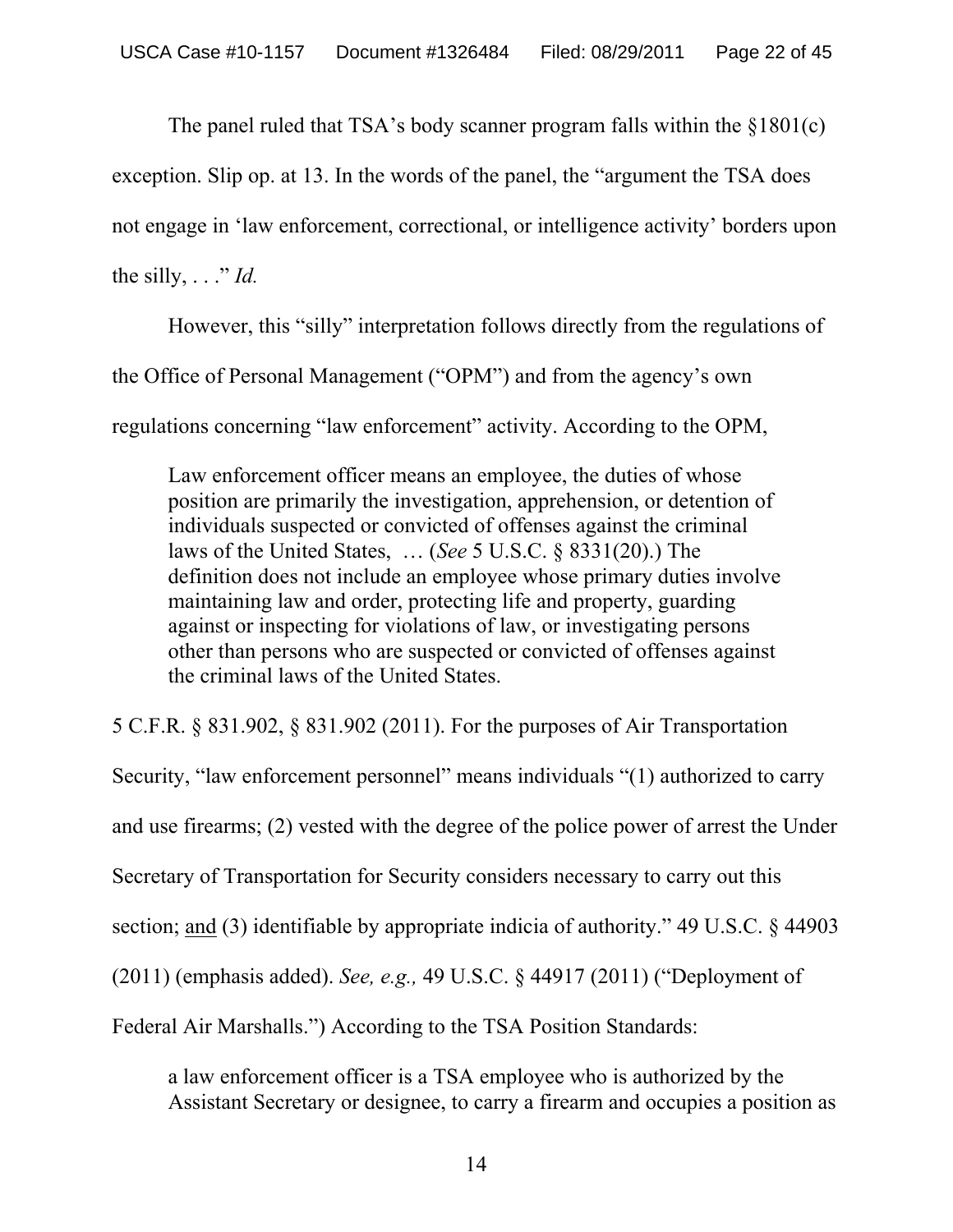a Criminal Investigator (1811), Federal Air Marshal (1801), or Transportation Security Specialist (1801) as described below.

TSA Management Directive No. 1100.88-1 ("Law Enforcement Position Standards

and Hiring Requirements"). A Transportation Security Specialist is defined as:

An individual, in the Office of Law Enforcement, Office of Security, whose primary duties and responsibilities include conducting, monitoring, and coordinating criminal and administrative investigations of non-TSA personnel, which may lead to potential criminal, civil, or administrative actions as part of protecting and securing TSA facilities.

*Id*; *see also* TSA, *Transportation Security Positions*<sup>2</sup> (listing TSO Career

Progression Positions and noting also "Other TSA Positions," including

"Transportation Security Specialist.").

Transportation Security Officers are simply not engaged in "law

enforcement" activity. As such, they are subject to the prohibition contained in the

Video Voyeurism Prevention Act.

# **CONCLUSION**

WHEREFORE, Petitioners respectfully request that this case be reheard by

the panel or the Court *en banc*.

Respectfully submitted,

\_\_\_*/s/ Marc Rotenberg*\_\_\_\_\_

 $^{2}$  http://www.tsa.gov/join/benefits/soar/tsa/index.shtm.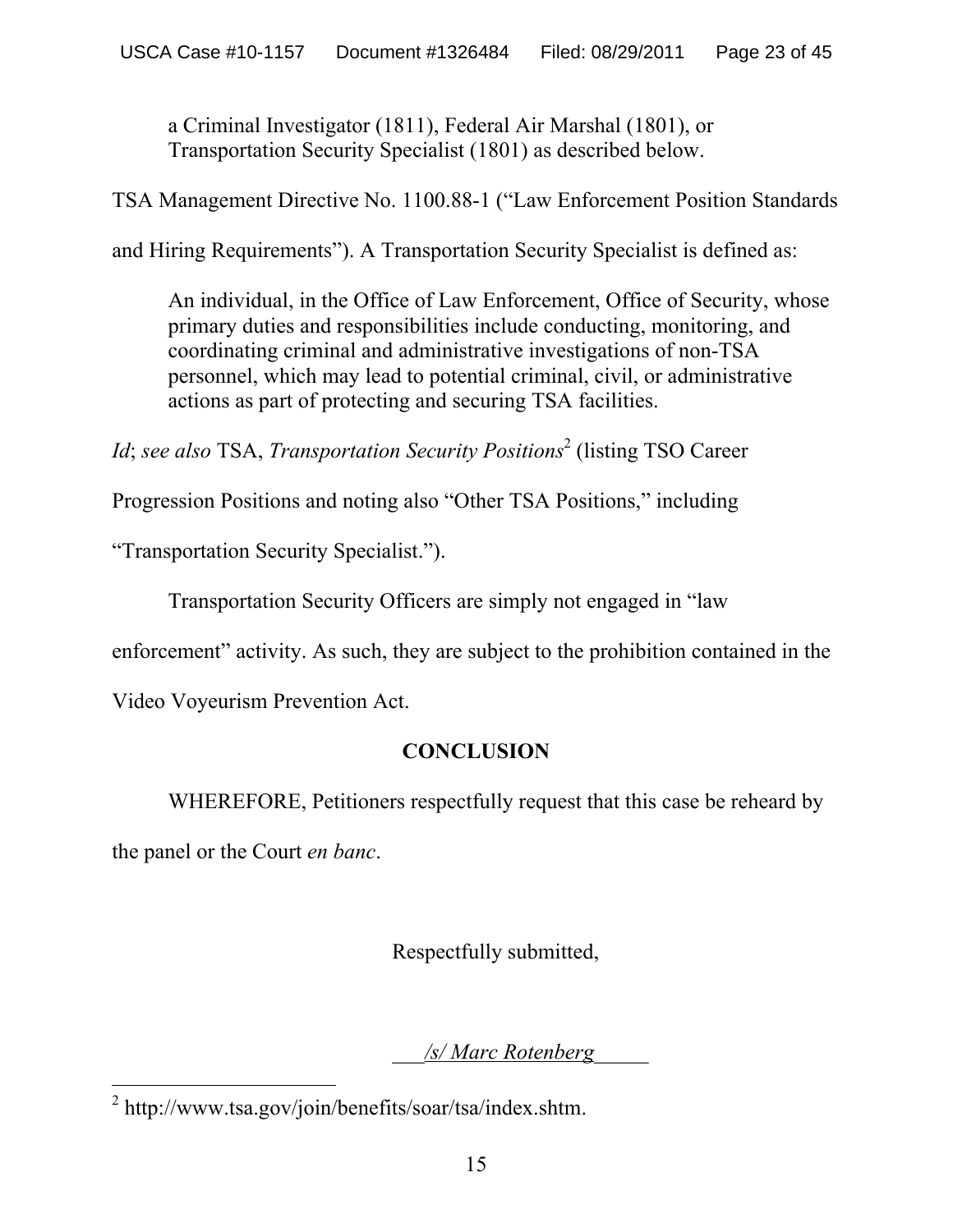MARC ROTENBERG JOHN VERDI GINGER MCCALL Electronic Privacy Information **Center** 1718 Connecticut Ave. NW Suite 200 Washington, DC 20009 (202) 483-1140 *Counsel for Petitioners Electronic Privacy Information Center, Chip Pitts, and Bruce Schneier*

Dated: August 29, 2011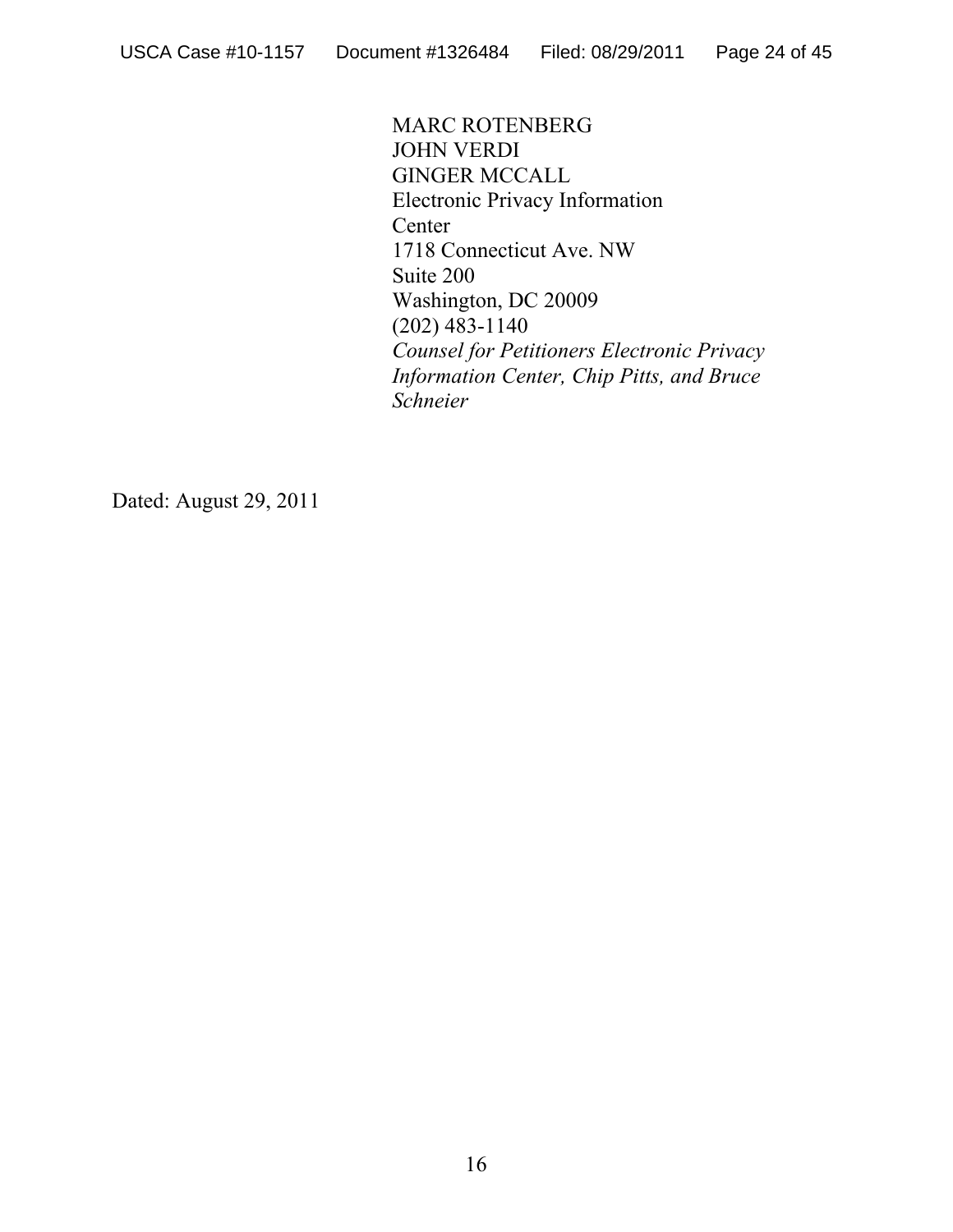## **TYPE/VOLUME CERTIFICATE OF COMPLIANCE**

I hereby certify that the foregoing petition for rehearing complies with the typeface requirements of Fed.R. App. P. 32(a)(5) and the type-style requirements of Rule 32(a)(6). The brief is composed in a 14-point proportional typeface, Times New Roman, and complies with the 15-page limit of Circuit Rule 35.

> \_\_\_*/s/ Marc Rotenberg*\_\_\_\_\_ MARC ROTENBERG JOHN VERDI GINGER MCCALL Electronic Privacy Information **Center** 1718 Connecticut Ave. NW Suite 200 Washington, DC 20009 (202) 483-1140 *Counsel for Petitioners Electronic Privacy Information Center, Chip Pitts, and Bruce Schneier*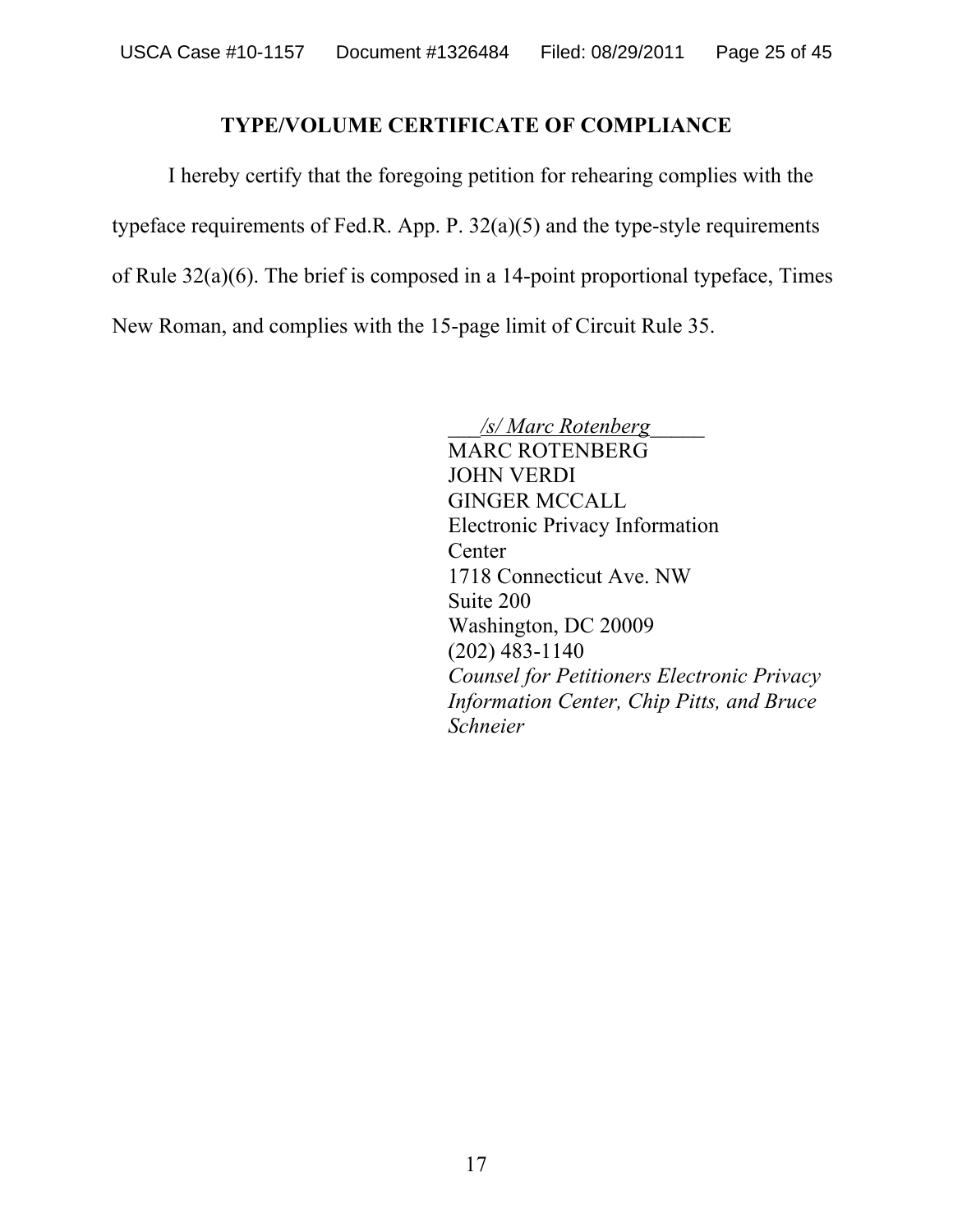## **CERTIFICATE OF SERVICE**

The undersigned counsel certifies that on this 29th day of August, 2011, he

caused the foregoing brief to be served by ECF. He also transmitted 19 hard copies

to the Clerk of the Court and two hard copies by first-class mail, postage prepaid,

on the following:

John S. Koppel Douglas Letter U.S. Department of Justice, Appellate Staff, Civil Division 950 Pennsylvania Avenue, N.W. Room 7264 Washington, D.C. 20530 P: (202) 514-3311

> \_\_\_*/s/ Marc Rotenberg*\_\_\_\_\_ MARC ROTENBERG JOHN VERDI GINGER MCCALL Electronic Privacy Information **Center** 1718 Connecticut Ave. NW Suite 200 Washington, DC 20009 (202) 483-1140 *Counsel for Petitioners Electronic Privacy Information Center, Chip Pitts, and Bruce Schneier*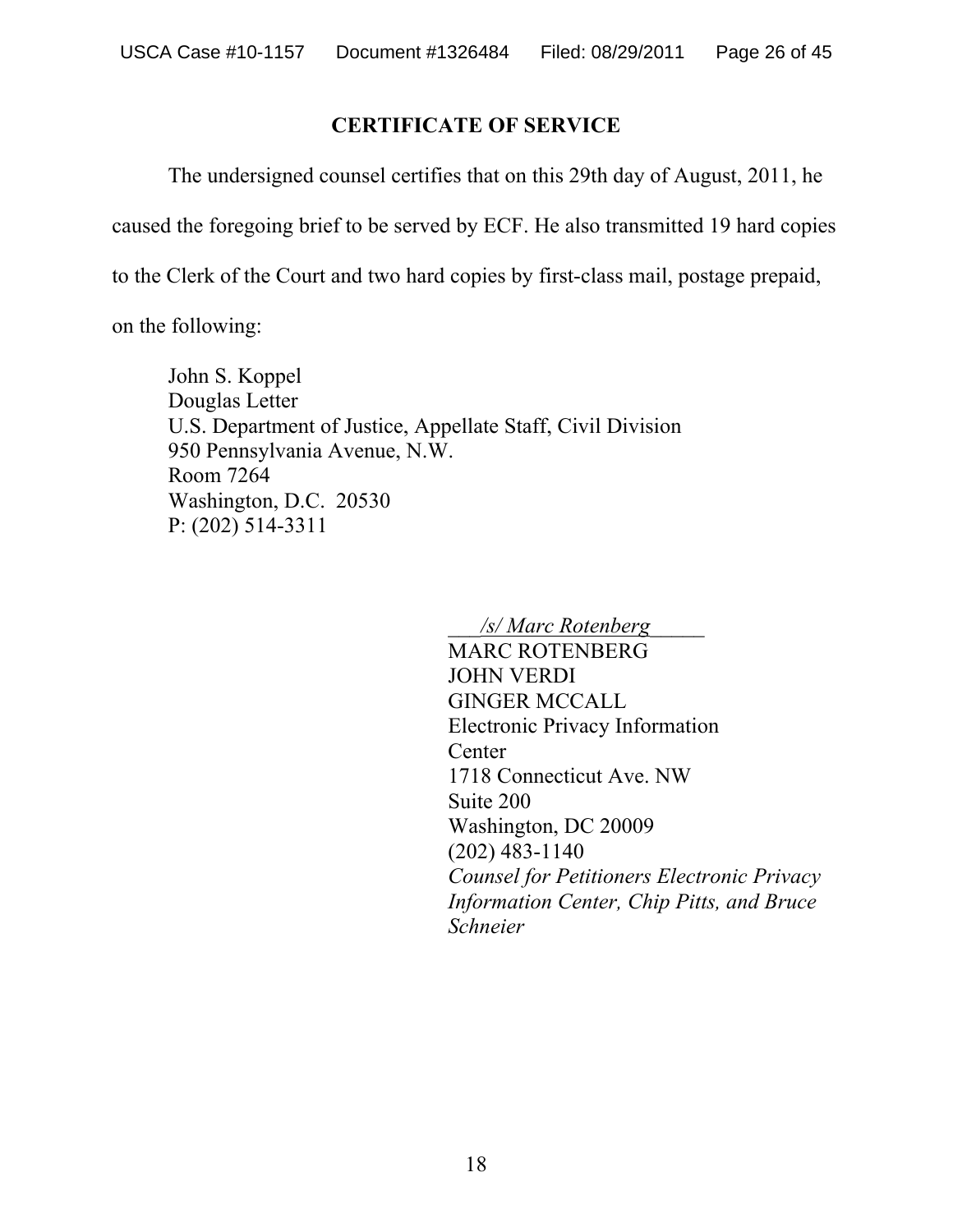## **PANEL DECISION**

*Electronic Privacy Information Center v. United States Department of Homeland Security, et al.*, No. 10-1157, slip op. (D.C. Cir. Jul. 15, 2011)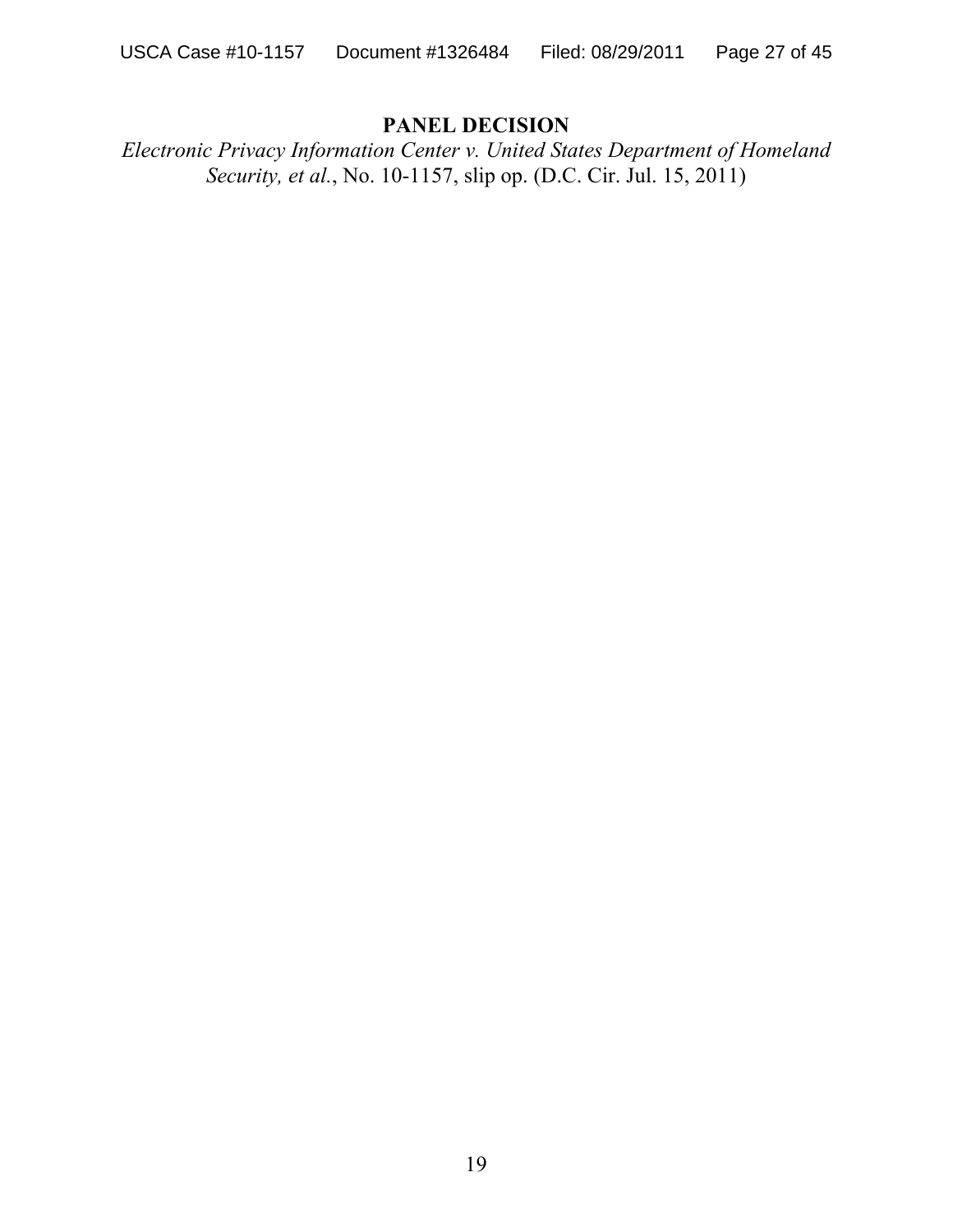# United States Court of Appeals **FOR THE DISTRICT OF COLUMBIA CIRCUIT**

Argued March 10, 2011 Decided July 15, 2011

No. 10-1157

ELECTRONIC PRIVACY INFORMATION CENTER, ET AL., **PETITIONERS** 

v.

UNITED STATES DEPARTMENT OF HOMELAND SECURITY, ET AL., **RESPONDENTS** 

> On Petition for Review of an Order of the U.S. Department of Homeland Security

*Marc Rotenberg* argued the cause for petitioners. With him on the briefs was *John Verdi*.

*Beth S. Brinkmann*, Deputy Assistant Attorney General, U.S. Department of Justice, argued the cause for respondents. On the briefs were *Douglas N. Letter* and *John S. Koppel*, Attorneys.

Before: GINSBURG, HENDERSON and TATEL, *Circuit Judges*.

Opinion for the Court filed by *Circuit Judge* GINSBURG.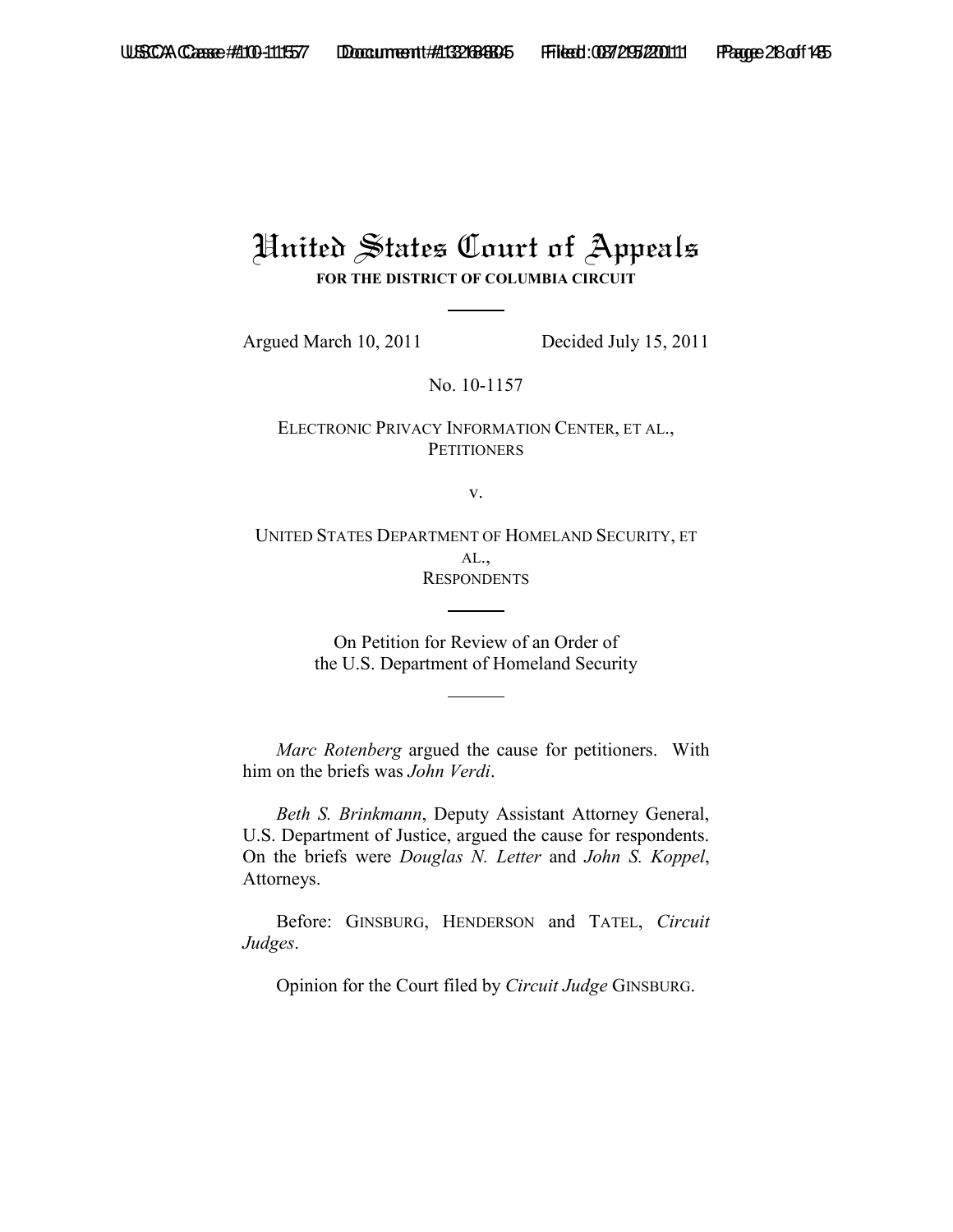GINSBURG, *Circuit Judge*: The Electronic Privacy Information Center (EPIC) and two individuals petition for review of a decision by the Transportation Security Administration to screen airline passengers by using advanced imaging technology instead of magnetometers. They argue this use of AIT violates various federal statutes and the Fourth Amendment to the Constitution of the United States and, in any event, should have been the subject of notice-andcomment rulemaking before being adopted. Although we are not persuaded by any of the statutory or constitutional arguments against the rule, we agree the TSA has not justified its failure to issue notice and solicit comments. We therefore grant the petition in part.

### I. Background

By statute, anyone seeking to board a commercial airline flight must be screened by the TSA in order to ensure he is not "carrying unlawfully a dangerous weapon, explosive, or other destructive substance." 49 U.S.C. §§ 44901(a),  $44902(a)(1)$ . The Congress generally has left it to the agency to prescribe the details of the screening process, which the TSA has documented in a set of Standard Operating Procedures not available to the public. In addition to the SOPs, the agency has promulgated a blanket regulation barring any person from entering the so-called "sterile area" of an airport, the area on the departure side of the security apparatus, "without complying with the systems, measures, or procedures being applied to control access to, or presence or movement in, such area[]." 49 C.F.R. § 1540.105(a)(2). The Congress did, however, in 2004, direct the TSA to "give a high priority to developing, testing, improving, and deploying" at airport screening checkpoints a new technology "that detects nonmetallic, chemical, biological, and radiological weapons, and explosives, in all forms."

 $\mathfrak{D}$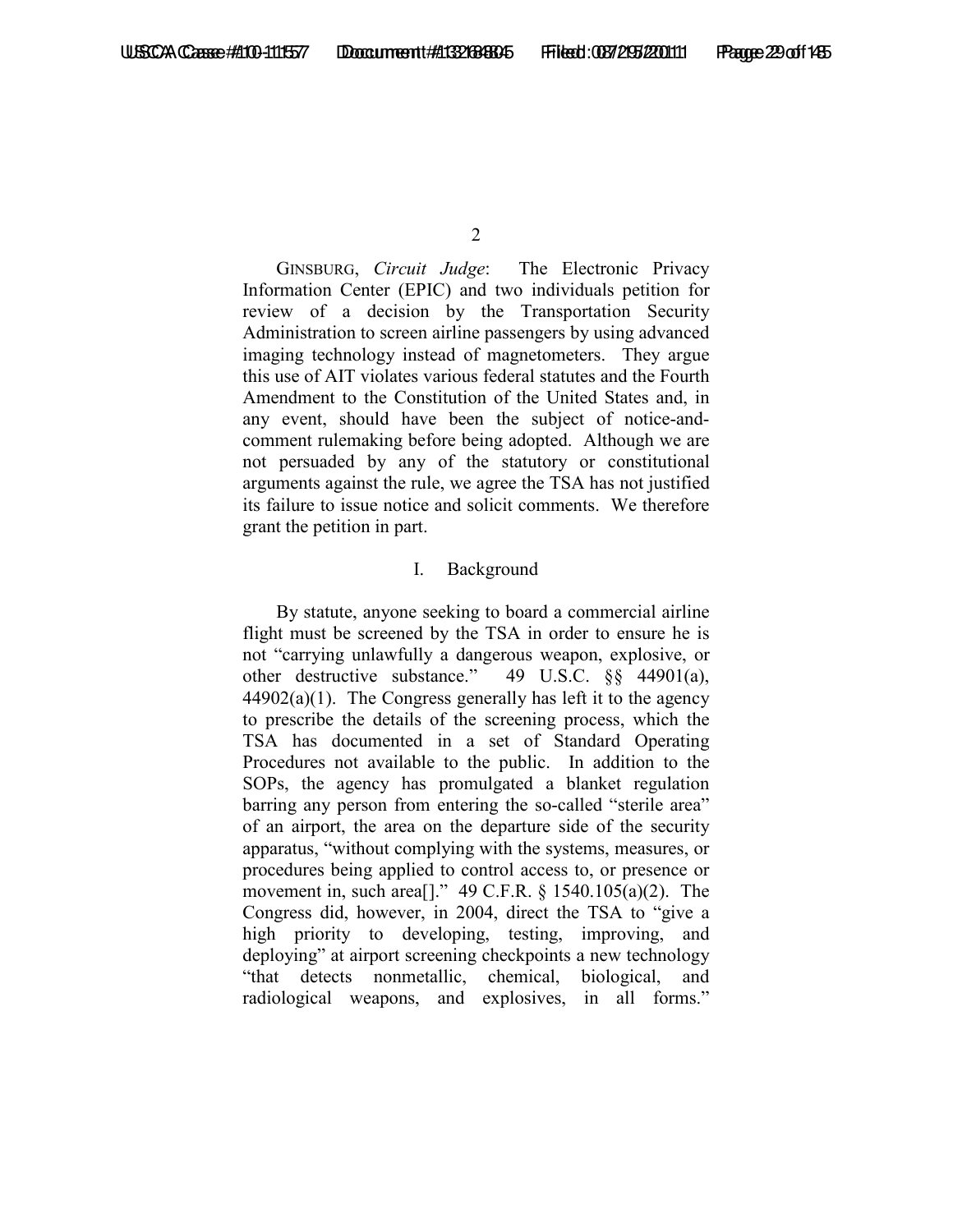Intelligence Reform and Terrorism Prevention Act of 2004, Pub. L. No. 108-458, § 4013(a), 118 Stat. 3719 (codified at 49 U.S.C*.* § 44925(a)).

The TSA responded to this directive by contracting with private vendors to develop AIT for use at airports. The agency has procured two different types of AIT scanner, one that uses millimeter wave technology, which relies upon radio frequency energy, and another that uses backscatter technology, which employs low-intensity X-ray beams. Each technology is designed to produce a crude image of an unclothed person, who must stand in the scanner for several seconds while it generates the image. That image enables the operator of the machine to detect a nonmetallic object, such as a liquid or powder — which a magnetometer cannot detect without touching the passengers coming through the checkpoint.

The TSA began to deploy AIT scanners in 2007 in order to provide additional or "secondary" screening of selected passengers who had already passed through a magnetometer. In 2009 the TSA initiated a field test in which it used AIT as a means of primary screening at a limited number of airports. Based upon the apparent success of the test, the TSA decided early in 2010 to use the scanners everywhere for primary screening. By the end of that year the TSA was operating 486 scanners at 78 airports; it plans to add 500 more scanners before the end of this year.

No passenger is ever required to submit to an AIT scan. Signs at the security checkpoint notify passengers they may opt instead for a patdown, which the TSA claims is the only effective alternative method of screening passengers. A passenger who does not want to pass through an AIT scanner may ask that the patdown be performed by an officer of the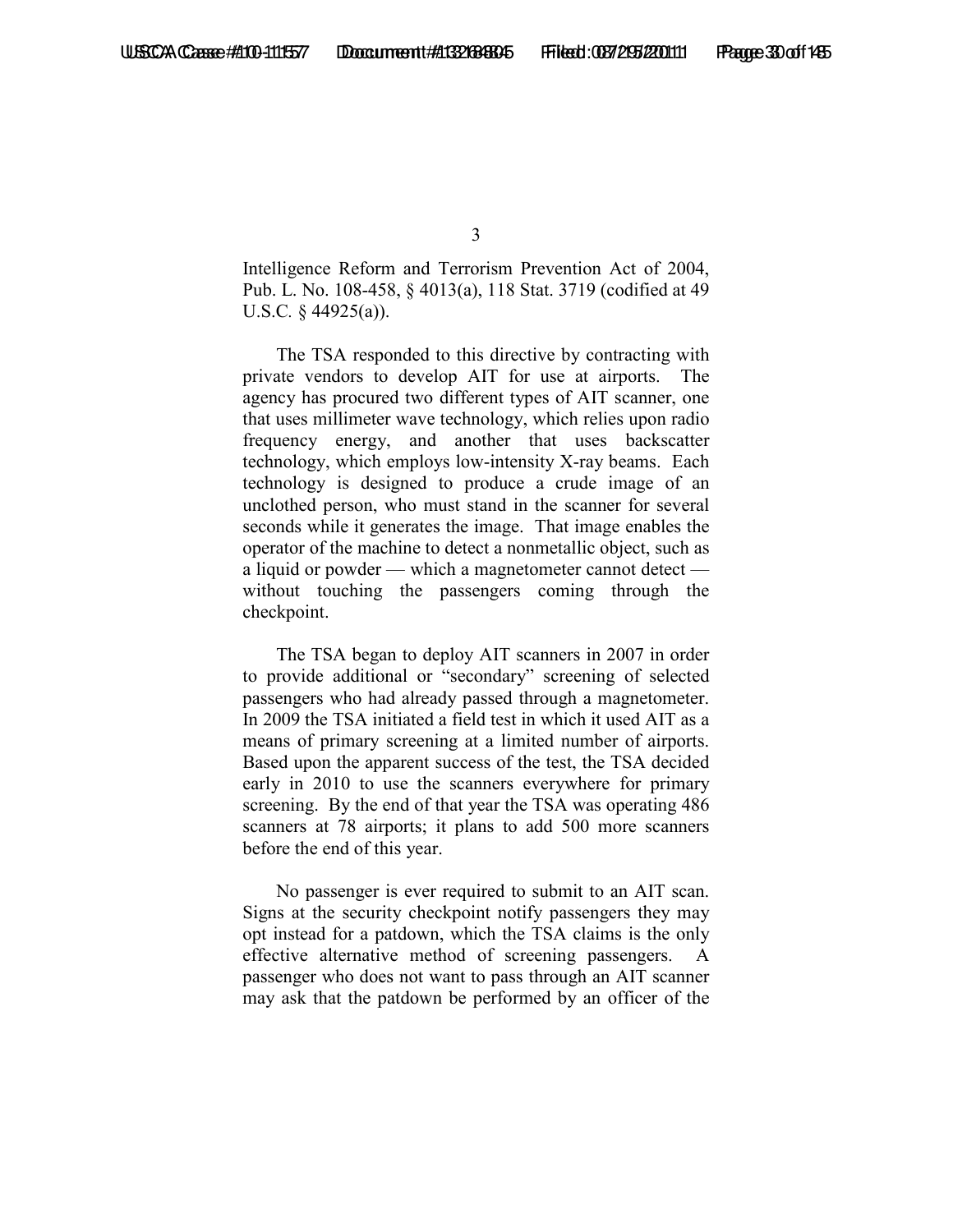same sex and in private. Many passengers nonetheless remain unaware of this right, and some who have exercised the right have complained that the resulting patdown was unnecessarily aggressive.

The TSA has also taken steps to mitigate the effect a scan using AIT might have upon passenger privacy: Each image produced by a scanner passes through a filter to obscure facial features and is viewable on a computer screen only by an officer sitting in a remote and secure room. As soon as the passenger has been cleared, moreover, the image is deleted; the officer cannot retain the image on his computer, nor is he permitted to bring a cell phone or camera into the secure room. In addition to these measures to protect privacy, the agency has commissioned two studies of the safety of the scanners that use backscatter technology, each of which has found the scanners emit levels of radiation well within acceptable limits. Millimeter wave scanners are also tested to ensure they meet accepted standards for safety.

The petitioners, for their part, have long been unsatisfied with the TSA's efforts to protect passengers' privacy and health from the risks associated with AIT. In May 2009 more than 30 organizations, including the petitioner EPIC, sent a letter to the Secretary of Homeland Security, in which they objected to the use of AIT as a primary means of screening passengers. They asked that the TSA cease using AIT in that capacity pending "a 90-day formal public rulemaking process." The TSA responded with a letter addressing the organizations' substantive concerns but ignoring their request for rulemaking.

Nearly a year later, in April 2010, the EPIC and a slightly different group of organizations sent the Secretary and her Chief Privacy Officer a second letter, denominated a "petition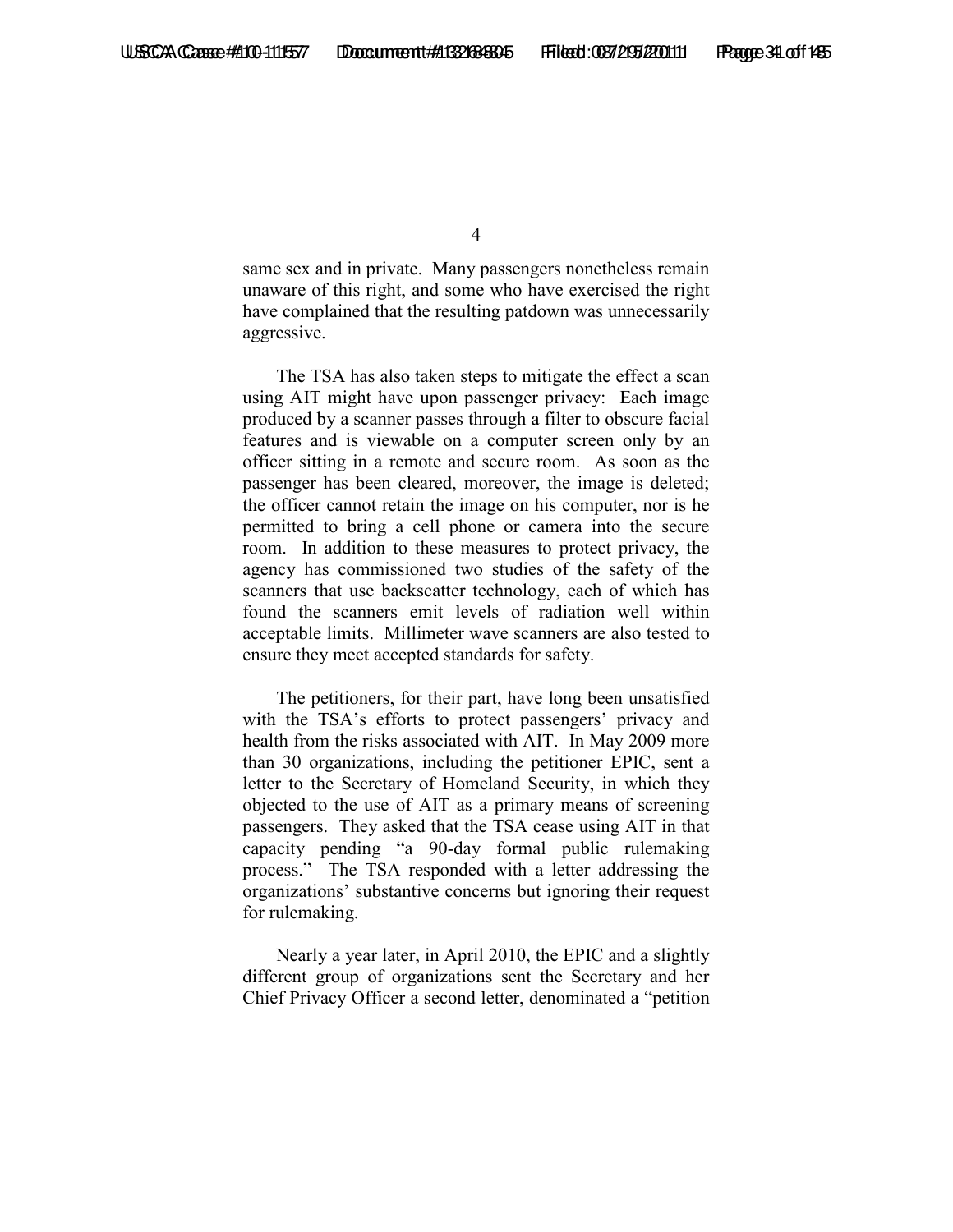for the issuance, amendment, or repeal of a rule" pursuant to 5 U.S.C. § 553(e). They argued the use of AIT for primary screening violates the Privacy Act; a provision of the Homeland Security Act requiring the Chief Privacy Officer upon the issuance of a new rule to prepare a privacy impact assessment; the Religious Freedom Restoration Act (RFRA); and the Fourth Amendment. In May the TSA again responded by letter, clarifying some factual matters, responding to the legal challenges, and taking the position it is not required to initiate a rulemaking each time it changes screening procedures. In July, the EPIC, joined by two members of its advisory board who travel frequently and have been subjected to AIT screening by the TSA, petitioned this court for review.

### II. Analysis

The petitioners focus their opening brief upon their substantive challenges to the TSA's decision to use AIT for initial screening. They raise all the legal claims foreshadowed in their request for rulemaking, as well as a claim under the Video Voyeurism Prevention Act. As explained below, however, our attention is most drawn to their procedural argument that the TSA should have engaged in notice-andcomment rulemaking.

### A. Notice and Comment

In their opening brief, the petitioners argue the TSA "refus[ed] to process" and "effectively ignored" their 2010 letter, which was "explicitly marked as a 'petition'" for rulemaking under § 553. The TSA responds that the petitioners did not petition "for the issuance, amendment, or repeal of a rule," as authorized by  $\S$  553(e), because "the relief actually sought [was] ... the immediate suspension of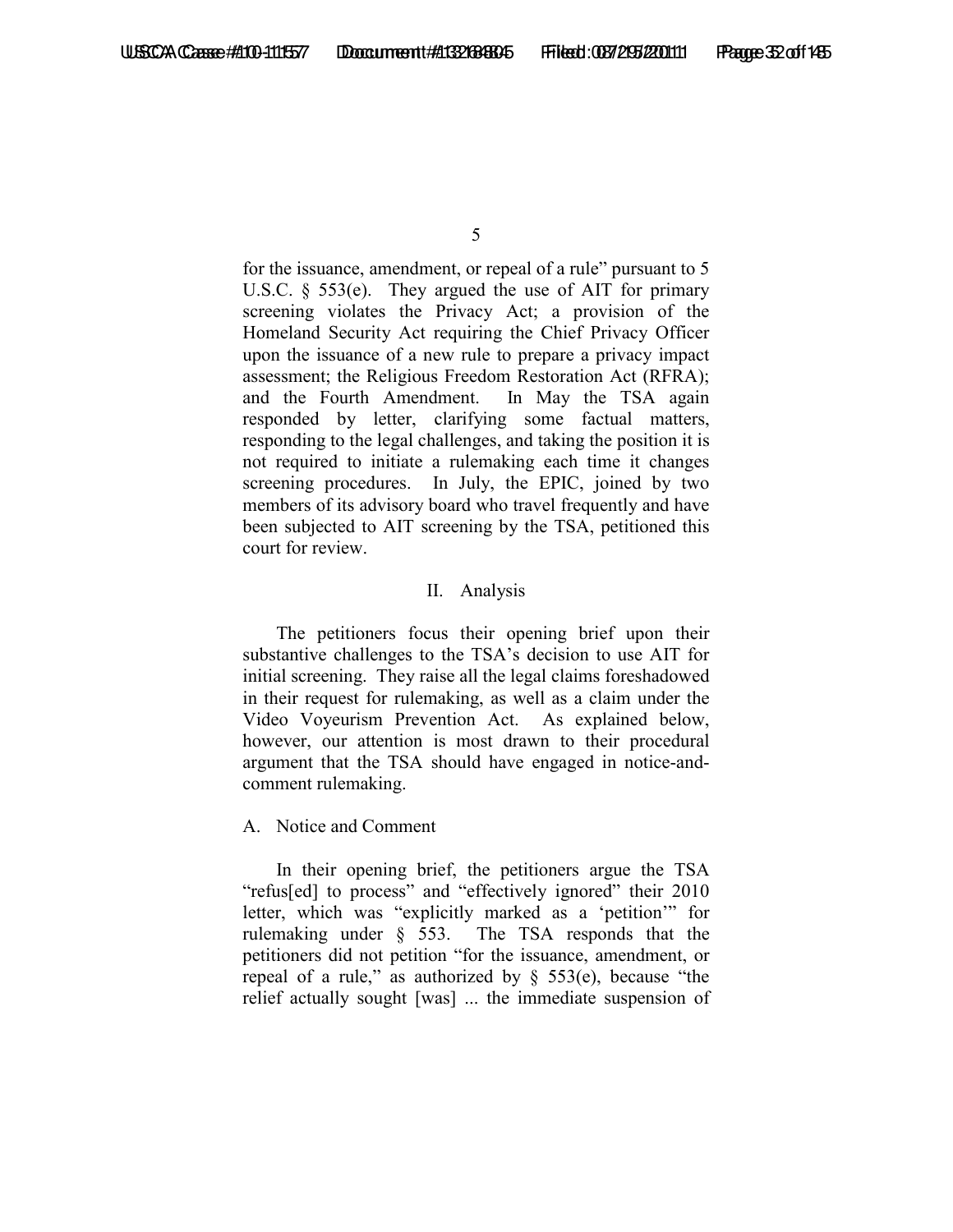the AIT program." A construction of  $\S$  553(e) that excludes any petition with a goal beyond mere process is dubious at best, and the agency offers no authority for it. The petitioners were clearly seeking "amendment[] or repeal of a rule"; that their aim was expressed in terms of the substance of the rule surely does not work against them. Indeed, we would be surprised to find many petitions for rulemaking that do not identify the substantive outcome the petitioner wants the agency to reach. [\\*](#page-32-0)

Anticipating this conclusion, the TSA next argues it responded appropriately to the petition by denying it. We will set aside an agency's decision to deny a petition for rulemaking only if it is "arbitrary, capricious, an abuse of discretion, or otherwise not in accordance with law." 5 U.S.C. § 706(2)(A). Moreover, "an agency's refusal to institute rulemaking proceedings is at the high end of the range of levels of deference we give to agency action under our arbitrary and capricious review." *Defenders of Wildlife v. Gutierrez*, 532 F.3d 913, 919 (D.C. Cir. 2008) (internal quotation marks omitted). Here, however, the TSA denied the petition on the ground it "is not required to initiate APA rulemaking procedures each time the agency develops and implements improved passenger screening procedures." Because this position rests upon an interpretation of the Administrative Procedure Act, the crux of our review turns upon our analysis of that statute. *See Am. Horse Prot. Ass'n, Inc. v. Lyng*, 812 F.2d 1, 5 (D.C. Cir. 1987) (court may overturn decision to deny petition for rulemaking if based

<span id="page-32-0"></span>We have no need to reach petitioners' claim the TSA unreasonably delayed in responding to their 2009 letter; our remand to the agency of their 2010 petition for rulemaking gives them all the relief they would obtain in any event.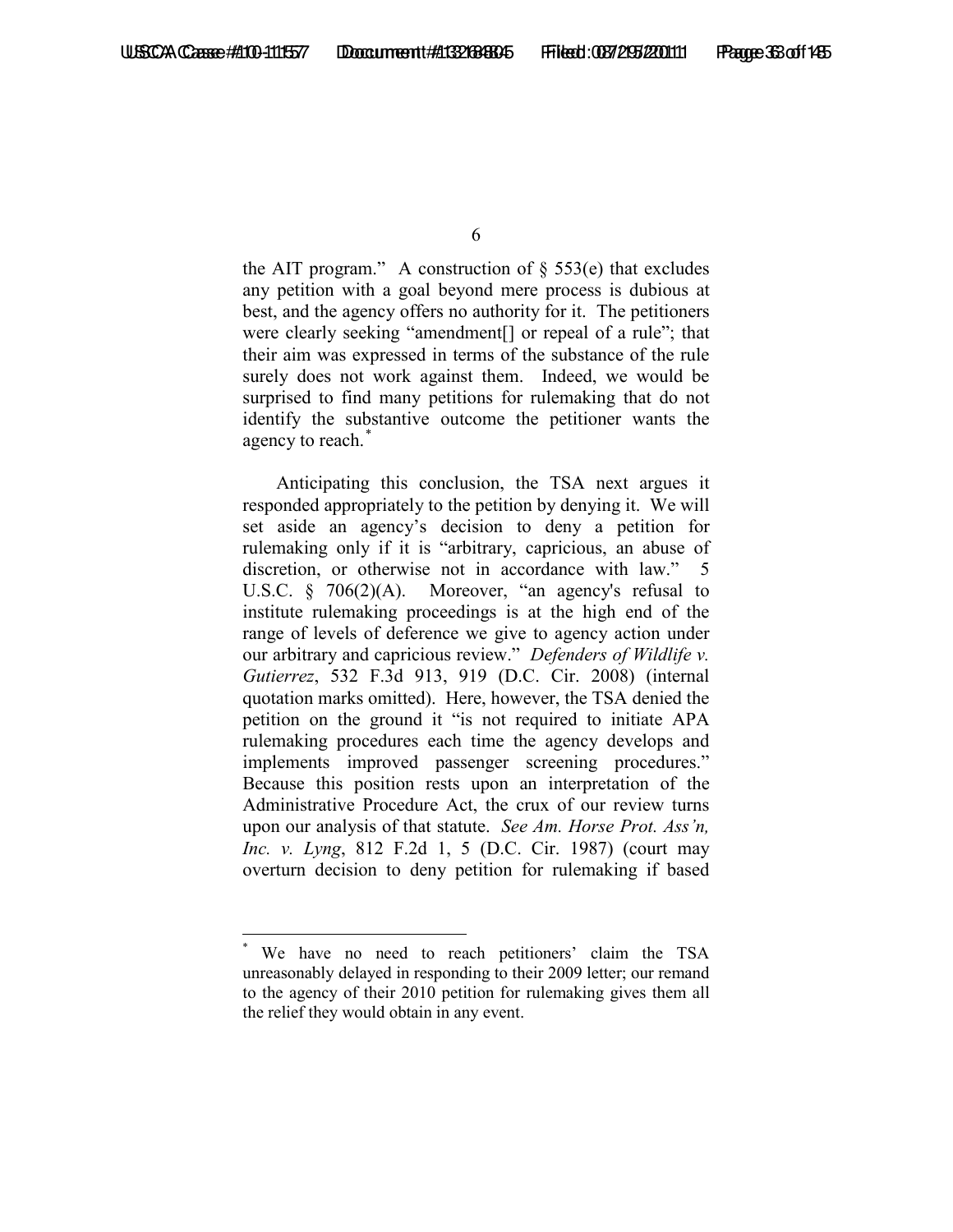upon "plain errors of law" (internal quotation marks omitted)).

We turn, then, to §§ 553(b) and (c) of the APA, which generally require an agency to publish notice of a proposed rule in the Federal Register and to solicit and consider public comments upon its proposal. *See U.S. Telecom Ass'n v. FCC*, 400 F.3d 29, 34 (D.C. Cir. 2005) ("This court and many commentators have generally referred to the category of rules to which the notice-and-comment requirements do apply as 'legislative rules'"). As the TSA points out, however, the statute does provide certain exceptions to this standard procedure; in particular, as set forth in  $\S$  553(b)(3)(A), the notice and comment requirements do not apply "to interpretative rules, general statements of policy, or rules of agency organization, procedure, or practice." The TSA argues its decision to use AIT for primary screening comes within all three listed categories and therefore is not a "legislative rule" subject to notice and comment.

1. Procedural Rule

We consider first the TSA's argument it has announced a rule of "agency organization, procedure, or practice," which our cases refer to as a "procedural rule." In general, a procedural rule "does not itself 'alter the rights or interests of parties, although it may alter the manner in which the parties present themselves or their viewpoints to the agency.'" *Chamber of Commerce of U.S. v. DOL*, 174 F.3d 206, 211 (D.C. Cir. 1999) (quoting *Batterton v. Marshall*, 648 F.2d 694, 707 (D.C. Cir. 1980)). That is, the rule does "not impose new substantive burdens." *Aulenback, Inc. v. Fed. Highway Admin.*, 103 F.3d 156, 169 (D.C. Cir. 1997). As we have noted before, however, a rule with a "substantial impact" upon the persons subject to it is not necessarily a substantive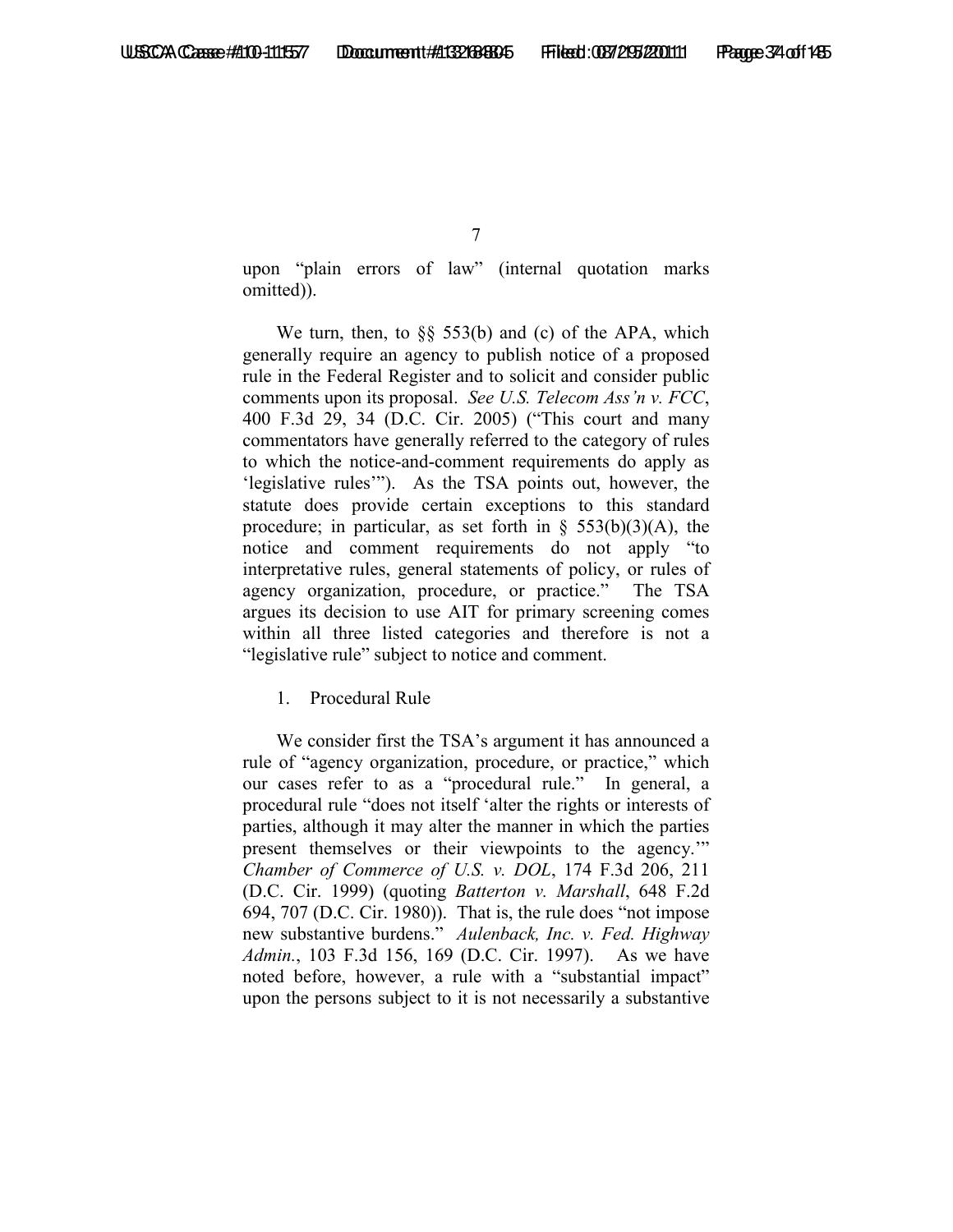rule under § 553(b)(3)(A). *See Pub. Citizen v. Dep't of State*, 276 F.3d 634, 640–41 (2002). Further, the distinction between substantive and procedural rules is "one of degree" depending upon "whether the substantive effect is sufficiently grave so that notice and comment are needed to safeguard the policies underlying the APA." *Lamoille Valley R.R. Co. v. ICC*, 711 F.2d 295, 328 (D.C. Cir. 1983). Those policies, as we have elsewhere observed, are to serve "the need for public participation in agency decisionmaking," *Chamber of Commerce*, 174 F.3d at 211, and to ensure the agency has all pertinent information before it when making a decision, *Am. Hosp. Ass'n v. Bowen*, 834 F.2d 1037, 1044 (1987). In order to further these policies, the exception for procedural rules "must be narrowly construed." *United States v. Picciotto*, 875 F.2d 345, 347 (D.C. Cir. 1989).

Of course, stated at a high enough level of generality, the new policy imposes no new substantive obligations upon airline passengers: The requirement that a passenger pass through a security checkpoint is hardly novel, the prohibition against boarding a plane with a weapon or an explosive device even less so. But this overly abstract account of the change in procedure at the checkpoint elides the privacy interests at the heart of the petitioners' concern with AIT. Despite the precautions taken by the TSA, it is clear that by producing an image of the unclothed passenger, an AIT scanner intrudes upon his or her personal privacy in a way a magnetometer does not. Therefore, regardless whether this is a "new substantive burden," *see Aulenback*, 103 F.3d at 169, the change substantively affects the public to a degree sufficient to implicate the policy interests animating noticeand-comment rulemaking. *Cf. Pickus v. Bd. of Parole*, 507 F.2d 1107, 1113–14 (D.C. Cir. 1974) (rules governing parole hearings not procedural because they went "beyond formality and substantially affect[ed]" prisoners' liberty). Indeed, few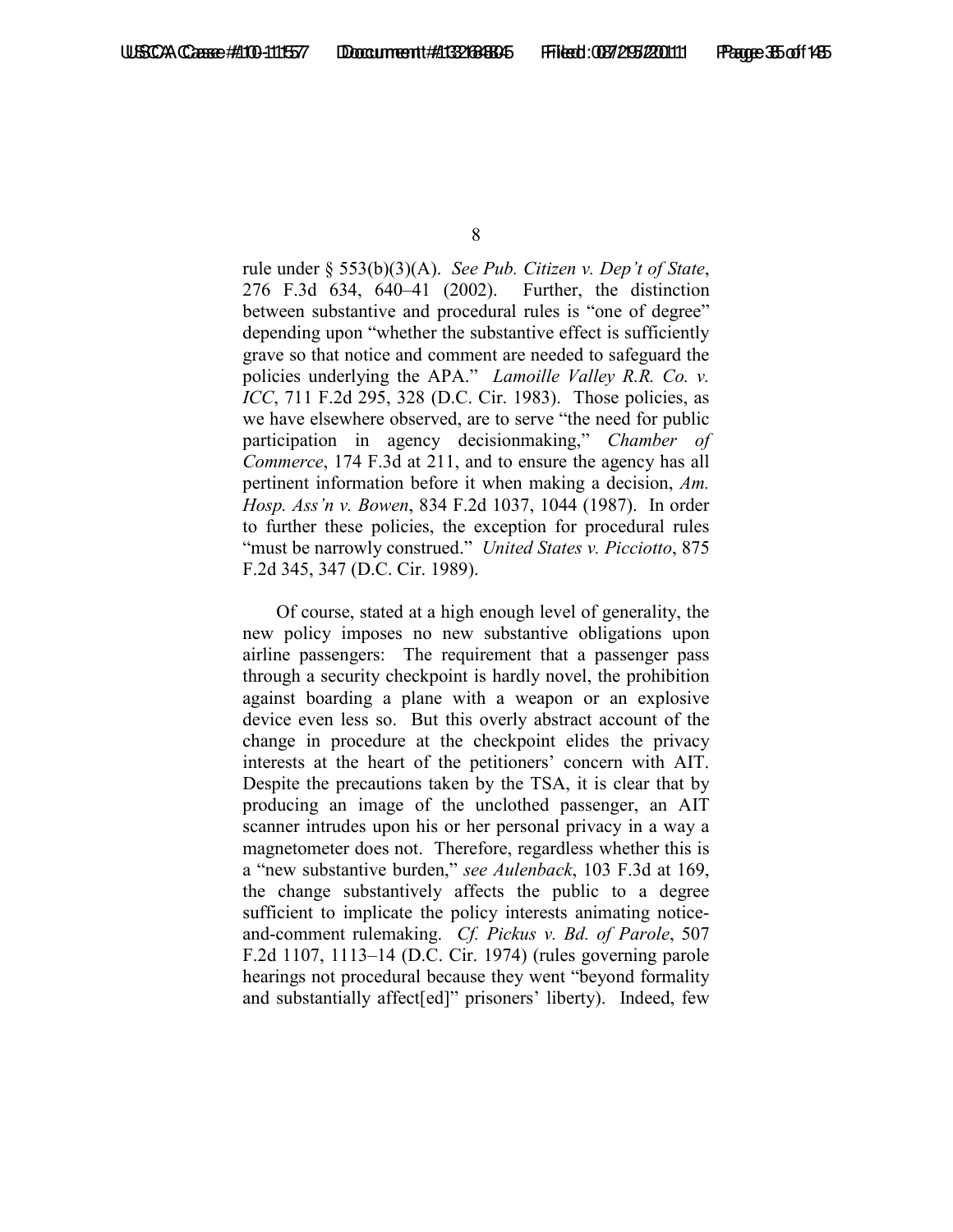if any regulatory procedures impose directly and significantly upon so many members of the public. Not surprisingly, therefore, much public concern and media coverage have been focused upon issues of privacy, safety, and efficacy, each of which no doubt would have been the subject of many comments had the TSA seen fit to solicit comments upon a proposal to use AIT for primary screening. To confirm these issues were relevant to the TSA's deliberations about AIT, we need look no further than its assurances to that effect in its response to the petitioners' 2010 letter: "AIT screening has proven effective in addressing ever-changing security threats, and numerous independent studies have addressed health concerns. TSA has carefully considered the important ... privacy issues." For these reasons, the TSA's use of AIT for primary screening has the hallmark of a substantive rule and, therefore, unless the rule comes within some other exception, it should have been the subject of notice and comment.

### 2. Interpretive Rule

The TSA next tries to justify having proceeded without notice and comment on the ground that it announced only an "interpretative" rule advising the public of its current understanding of the statutory charge to develop and deploy new technologies for the detection of terrorist weapons. For their part, the petitioners argue the rule is legislative rather than interpretive because it "effectively amends a prior legislative rule," *Am. Mining Congress v. Mine Safety & Health Admin.*, 995 F.2d 1106, 1112 (D.C. Cir. 1993), to wit, the secondary use of AIT only to back-up primary screening performed with magnetometers. *See also Sprint Corp. v. FCC*, 315 F.3d 369, 374 (D.C. Cir. 2003) ("an amendment to a legislative rule must itself be legislative" (internal quotation marks omitted)).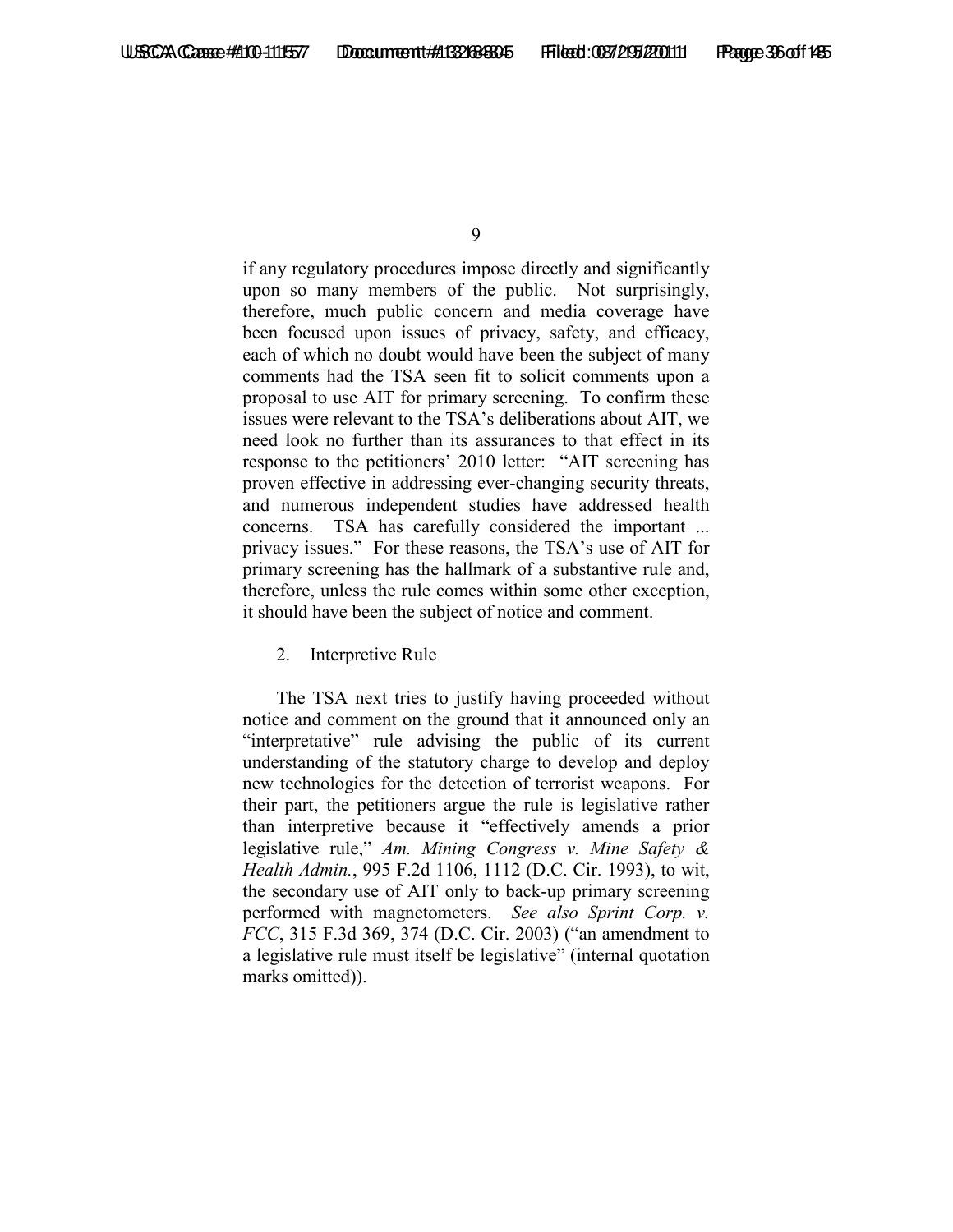The practical question inherent in the distinction between legislative and interpretive regulations is whether the new rule effects "a substantive regulatory change" to the statutory or regulatory regime. *U.S. Telecom Ass'n*, 400 F.3d at 34–40 (FCC effected substantive change when it required wireline telephone carriers to permit customers to transfer their telephone numbers to wireless carriers). For the reasons discussed in Part II.A.1, we conclude the TSA's policy substantially changes the experience of airline passengers and is therefore not merely "interpretative" either of the statute directing the TSA to detect weapons likely to be used by terrorists or of the general regulation requiring that passengers comply with all TSA screening procedures. Although the statute, 49 U.S.C. § 44925, does require the TSA to develop and test advanced screening technology, it does not specifically require the TSA to deploy AIT scanners let alone use them for primary screening. Concededly, there is some merit in the TSA's argument it has done no more than resolve an ambiguity inherent in its statutory and regulatory authority, but the purpose of the APA would be disserved if an agency with a broad statutory command (here, to detect weapons) could avoid notice-and-comment rulemaking simply by promulgating a comparably broad regulation (here, requiring passengers to clear a checkpoint) and then invoking its power to interpret that statute and regulation in binding the public to a strict and specific set of obligations.

3. General Statement of Policy

Finally, the TSA argues notice and comment is not required because, rather than promulgating a legislative rule, the agency, in announcing it will use AIT for primary screening, made a "general statement[] of policy." The question raised by the policy exception "is whether a statement is ... of present binding effect"; if it is, then the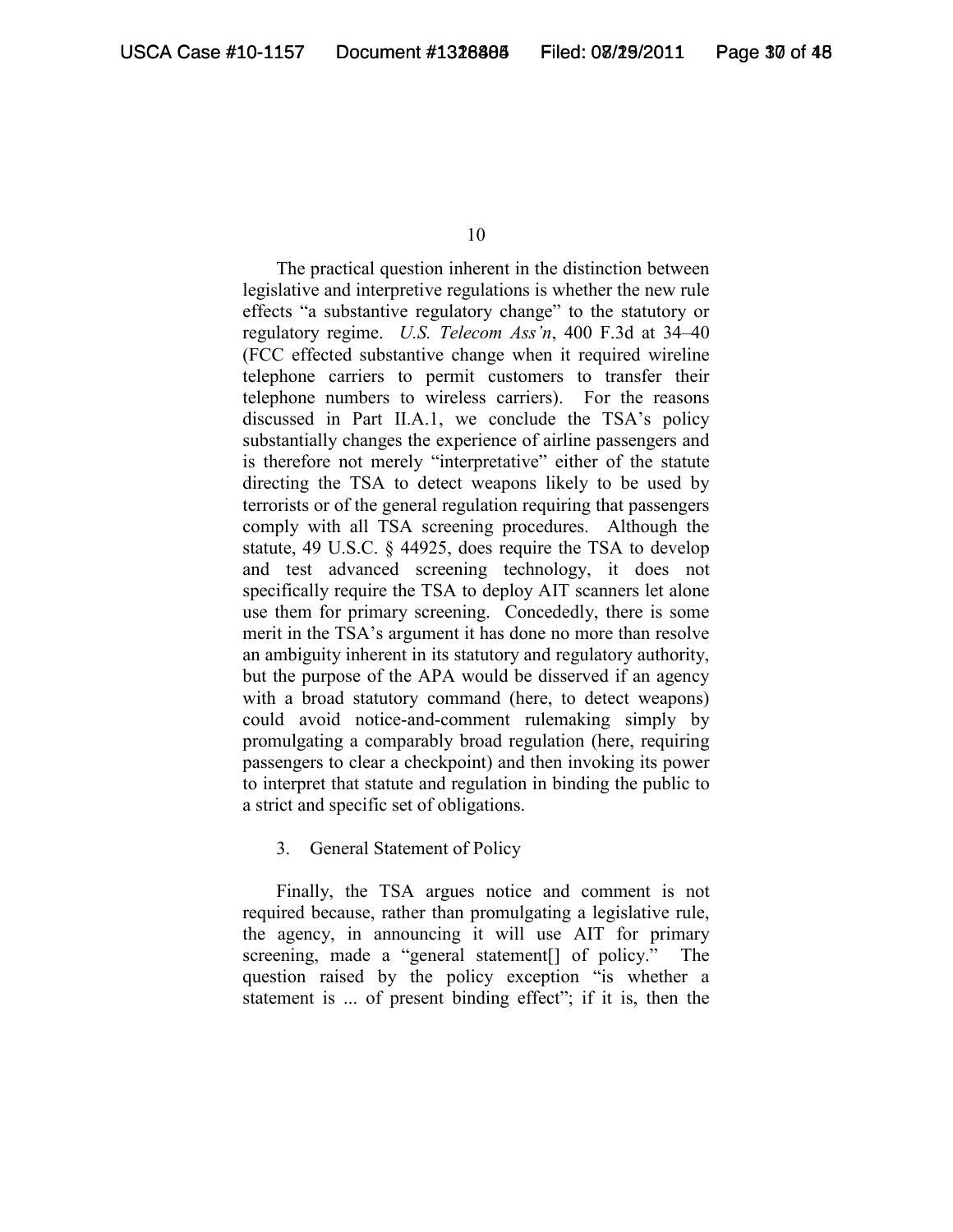APA calls for notice and comment. *McLouth Steel Prods. Corp. v. Thomas*, 838 F.2d 1317, 1320 (D.C. Cir. 1988). Our cases "make clear that an agency pronouncement will be considered binding as a practical matter if it either appears on its face to be binding, or is applied by the agency in a way that indicates it is binding." *Gen. Elec. Co. v. EPA*, 290 F.3d 377, 383 (D.C. Cir. 2002) (internal citation omitted); *see also Chamber of Commerce*, 174 F.3d at 212–13. It is enough for the agency's statement to "purport to bind" those subject to it, that is, to be cast in "mandatory language" so "the affected private parties are reasonably led to believe that failure to conform will bring adverse consequences." *Gen. Elec*., 290 F.3d at 383–84 (internal quotation marks omitted).

The TSA seems to think it significant that there are no AIT scanners at some airports and the agency retains the discretion to stop using the scanners where they are in place. More clearly significant is that a passenger is bound to comply with whatever screening procedure the TSA is using on the date he is to fly at the airport from which his flight departs. 49 C.F.R.  $\S$  1540.105(a)(2) (no passenger may enter the "sterile area" of an airport "without complying with the systems, measures, or procedures being applied to control access to" that area). To be sure, he can opt for a patdown but, as the TSA conceded at oral argument, the agency has not argued that option makes its screening procedures nonbinding and we therefore do not consider the possibility. We are left, then, with the argument that a passenger is not bound to comply with the set of choices presented by the TSA when he arrives at the security checkpoint, which is absurd.<sup>[\\*](#page-37-0)</sup>

<span id="page-37-0"></span> <sup>\*</sup> The TSA's argument it has not promulgated a "rule" also fails because the question at issue is again whether the agency's pronouncement is or purports to be binding. *Cf. Amoco Prod. Co. v. Watson*, 410 F.3d 722, 732 (D.C. Cir. 2005).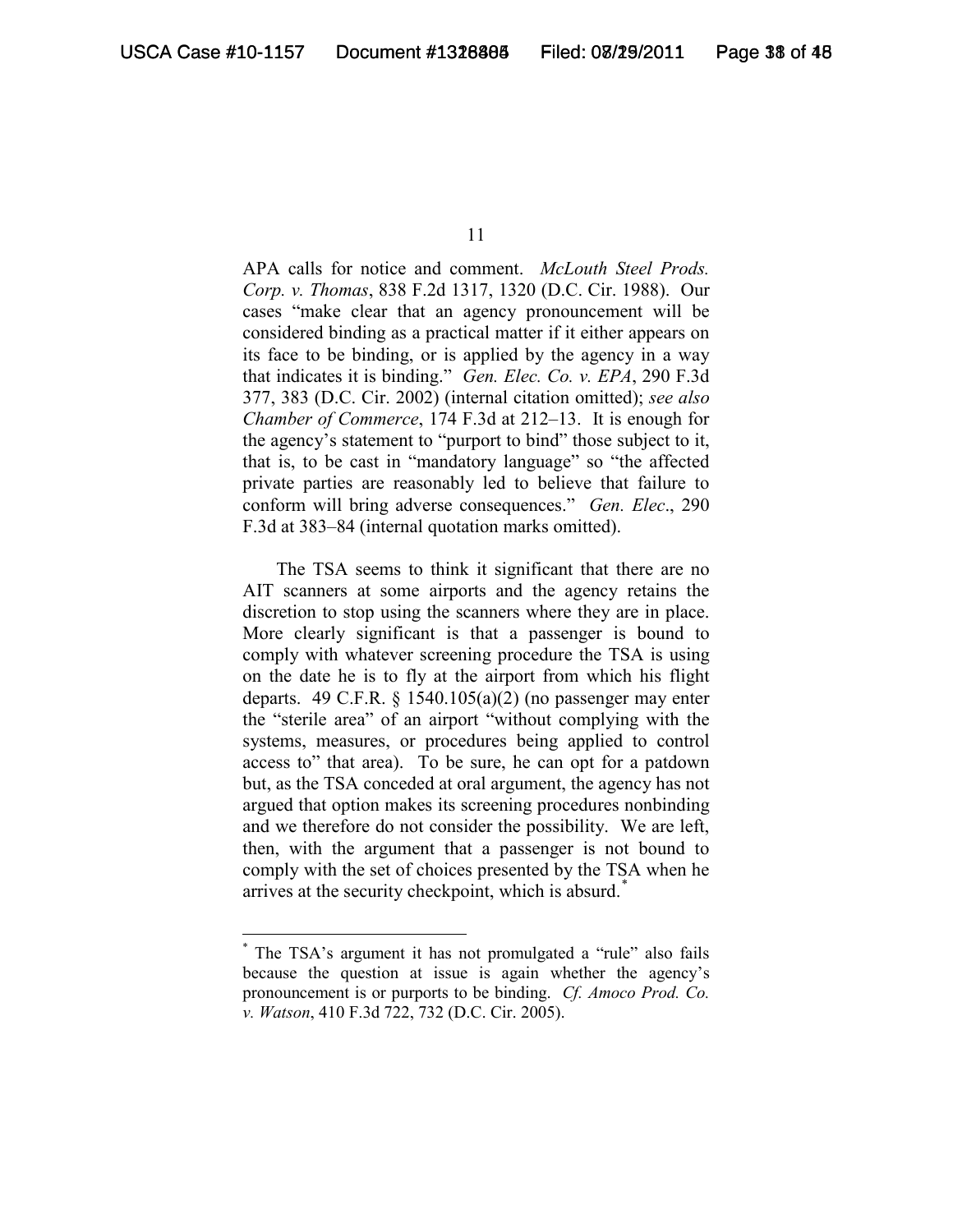In sum, the TSA has advanced no justification for having failed to conduct a notice-and-comment rulemaking. We therefore remand this matter to the agency for further proceedings. Because vacating the present rule would severely disrupt an essential security operation, however, and the rule is, as we explain below, otherwise lawful, we shall not vacate the rule, but we do nonetheless expect the agency to act promptly on remand to cure the defect in its promulgation. *See Allied-Signal, Inc. v. Nuclear Regulatory Comm'n*, 988 F.2d 146, 150–51 (D.C. Cir. 1993).

The agency asks us to "make clear that on remand, TSA is free to invoke the APA's 'good cause' exception" to noticeand-comment rulemaking, 5 U.S.C. § 553(b)(B) (exception "when the agency for good cause finds ... that notice and public procedure thereon are impracticable, unnecessary, or contrary to the public interest"). We have no occasion to express a view upon this possibility other than to note we do not reach it.

#### B. Substantive Claims

We turn next to the statutory and constitutional claims raised by the petitioners. None of their arguments, as we explain below, warrants granting relief.

### 1. Statutory Claims

The petitioners argue first that capturing images of passengers is unlawful under the Video Voyeurism Prevention Act, 18 U.S.C. § 1801, a claim the TSA urges should be dismissed because it was not raised before the agency. *See* 49 U.S.C. § 46110(d) ("court may consider an objection to an order ... only if the objection was made in the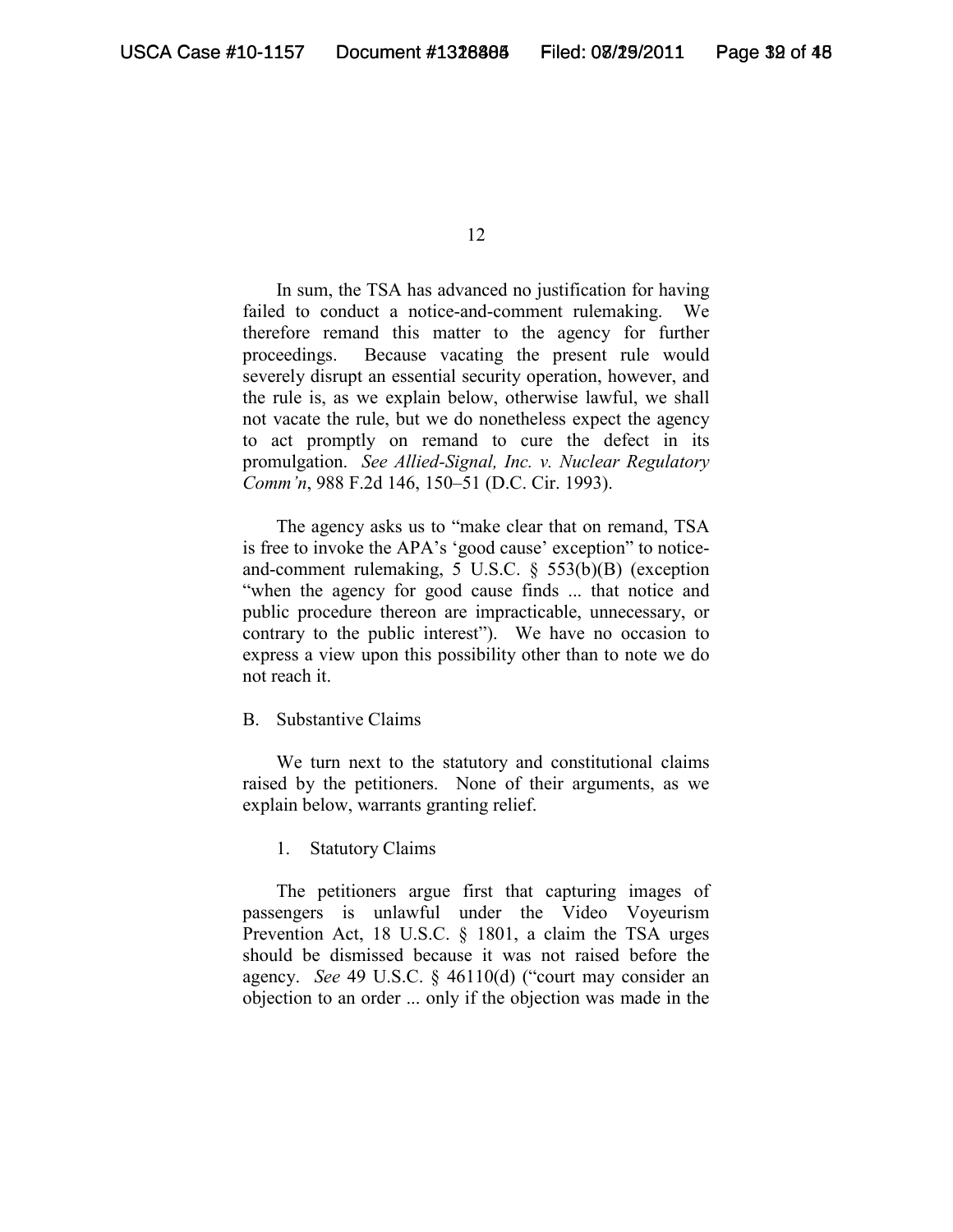proceeding conducted by the [agency] or if there was a reasonable ground for not making the objection in the proceeding"). As the petitioners argue, however, § 46110(d) presupposes there was an agency "proceeding" where the party could advance its argument in the first instance, the absence of which is the very matter at issue here. The TSA more helpfully reminds us the VVPA "does not [apply to] any lawful law enforcement, correctional, or intelligence activity." 18 U.S.C. § 1801(c). Because the only "unlawfulness" the petitioners claim in order to get around that exception is the alleged violation of the Fourth Amendment, which we reject below, and their argument the TSA does not engage in "law enforcement, correctional, or intelligence activity" borders upon the silly, we conclude the exception applies here.

The petitioners next argue the TSA's use of AIT violates the Privacy Act, 5 U.S.C. § 552a, a statute that applies only insofar as the Government maintains a "system of records" from which it can retrieve a record by using an individual's name or other identifying information, *see id.* § 552a(a)(5), (e)(4); *Maydak v. United States*, 363 F.3d 512, 515 (D.C. Cir. 2004). Here the TSA points out it does not maintain data from AIT scanners in a "system of records" linked to names or any other identifier. Even if, as the petitioners speculate, the TSA has the ability to combine various sources of information and then to link names to the images produced using AIT, their Privacy Act claim still fails because they offer no reason to believe the TSA has in fact done that. *See Henke v. Dep't of Commerce*, 83 F.3d 1453, 1460–61 (D.C. Cir. 1996) ("retrieval capability is not sufficient to create a system of records").

The petitioners also claim the Chief Privacy Officer of the DHS failed to discharge her statutory duties generally to "assur[e] that the use of technologies" does not "erode[]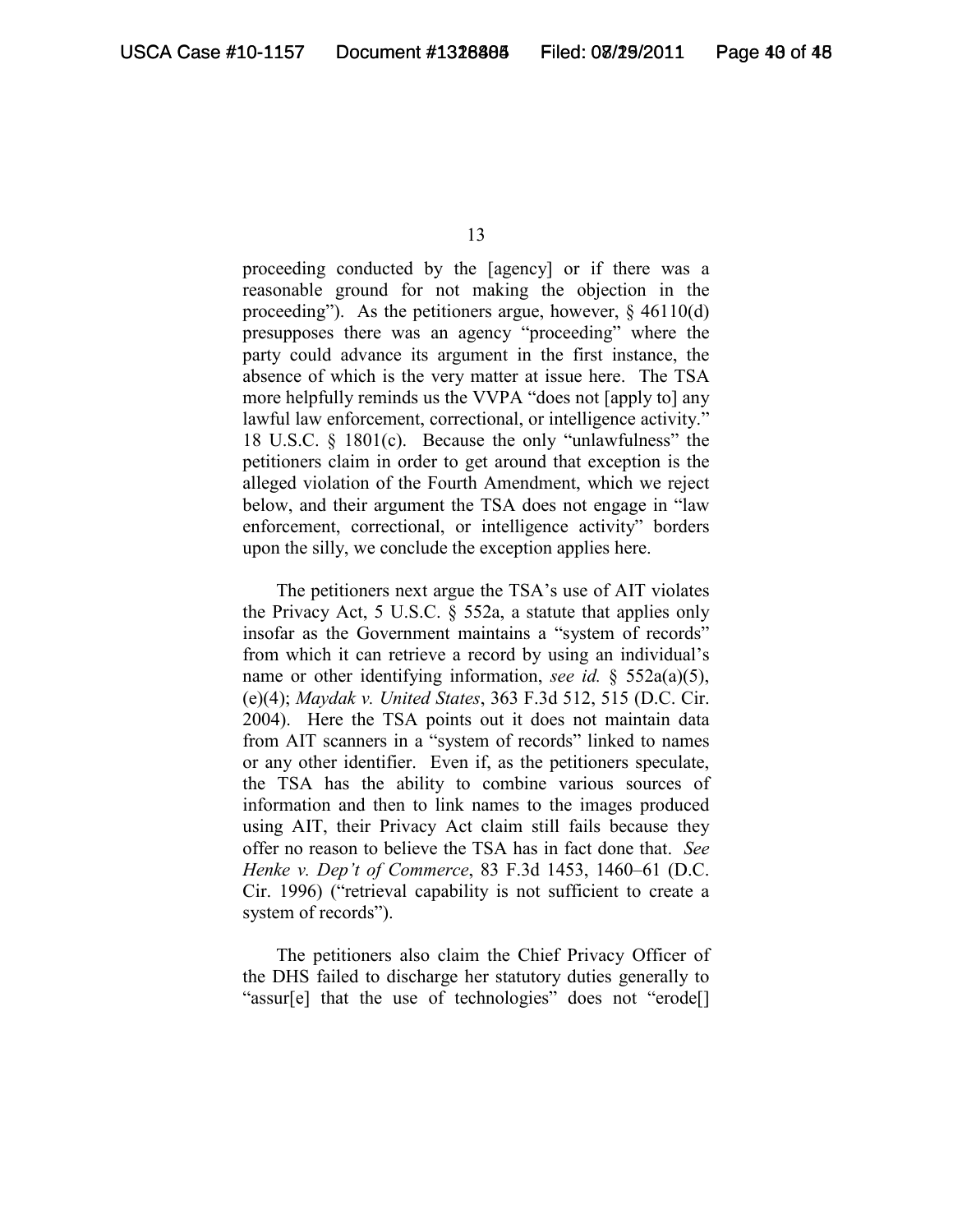privacy protections" and, more specifically, to make an assessment of the rule's impact upon privacy. *See* 6 U.S.C. §  $142(a)(1)$ , (4). The CPO has, however, prepared three privacy impact assessments of the AIT program. Although, as the petitioners point out, the CPO made those assessments before the agency decided to extend the use of AIT from primary screening at six airports and secondary screening at selected others to primary screening at every airport, she also explained she would update the assessments "as needed." Mary Ellen Callahan, *Privacy Impact Assessment Update for TSA Whole Body Imaging* 10 (July 23, 2009). We infer from the absence of any subsequent assessment a determination by the CPO that her prior efforts remain sufficient to cover the impact upon privacy of the expanded use of AIT, *see Lichoulas v. FERC*, 606 F.3d 769, 780 n.8 (D.C. Cir. 2010) (presumption of regularity attaches to actions by administrative officials); the petitioners have failed to show that determination is arbitrary or capricious, *see* 5 U.S.C. § 706(2)(A). As for the broad claim under  $\S$  142(a)(1) that the CPO has not done enough to safeguard privacy, the petitioners make no more specific objection that would enable us to disturb the CPO's conclusion that the privacy protections built into the AIT program are sufficiently "strong." Therefore this argument fails as well.

Last, the petitioners claim the use of AIT violates the RFRA, 42 U.S.C. § 2000bb *et seq.*, because revealing a person's naked body "offends the sincerely held beliefs of Muslims and other religious groups." The TSA argues that Nadhira Al-Khalili, the only person the petitioners assert has any religiously founded objection to AIT, is not a proper party because she is not named in the petition for review, *see* FED. R. APP. P. 15(a) (petition must "name each party seeking review"); indeed, she first appeared as a purported party in the petitioners' opening brief. The petitioners respond that their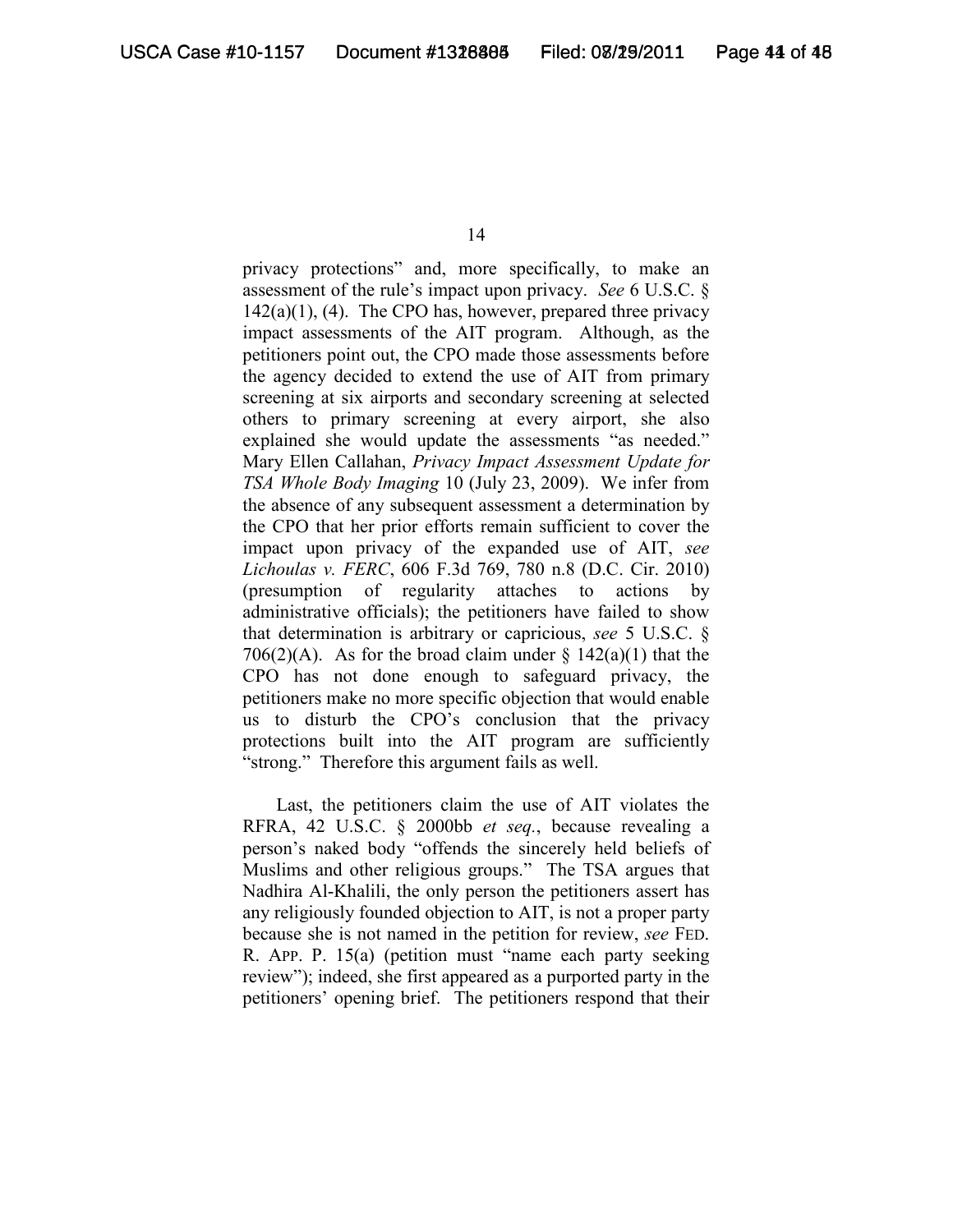opening brief should be treated as a complaint is treated in the district court, that is, as the appropriate document in which to list the complaining parties. They provide no reasoning to support this assertion and the case they cite actually says something quite different: "A petition for review ... is analogous to a complaint[,] in which all parties must be named.'" *Elkins Carmen v. STB*, 170 F.3d 1144, 1145 (D.C. Cir. 1999) (quoting FED. R. APP. P. 15(a) advisory committee's note).

Next, the petitioners contend their claims and Al-Khalili's should be considered as one because she is legal counsel for an organization that was a party to their 2010 letter, the TSA's response to which is here under review. The case they cite for support, *Rampengan v. Gonzales*, 206 F. App'x 248, 252 (4th Cir. 2006), concerned a family of four who had jointly applied for asylum and, having been treated in an administrative proceeding as a single party under the husband's name, listed only his name in their petition for review of the administrative decision. Al-Khalili, in contrast, claims no familial or agency or other formal relationship with any other petitioner; her employer, despite having joined the letter to the TSA, did not petition for review. Accordingly, neither Al-Khalili nor her employer is before us and, there being no actual petitioner with standing to assert a religious injury cognizable under the RFRA, *see Lujan v. Defenders of Wildlife*, 504 U.S. 555, 560-61 (1992) (no standing absent an injury-in-fact fairly traceable to the challenged conduct and likely to be redressed by a favorable decision); *see also Warth v. Seldin*, 422 U.S. 490, 499 (1975) (litigant "generally must assert his own legal rights and interests, and cannot rest his claim to relief on the legal rights or interests of third parties"), that claim must be dismissed.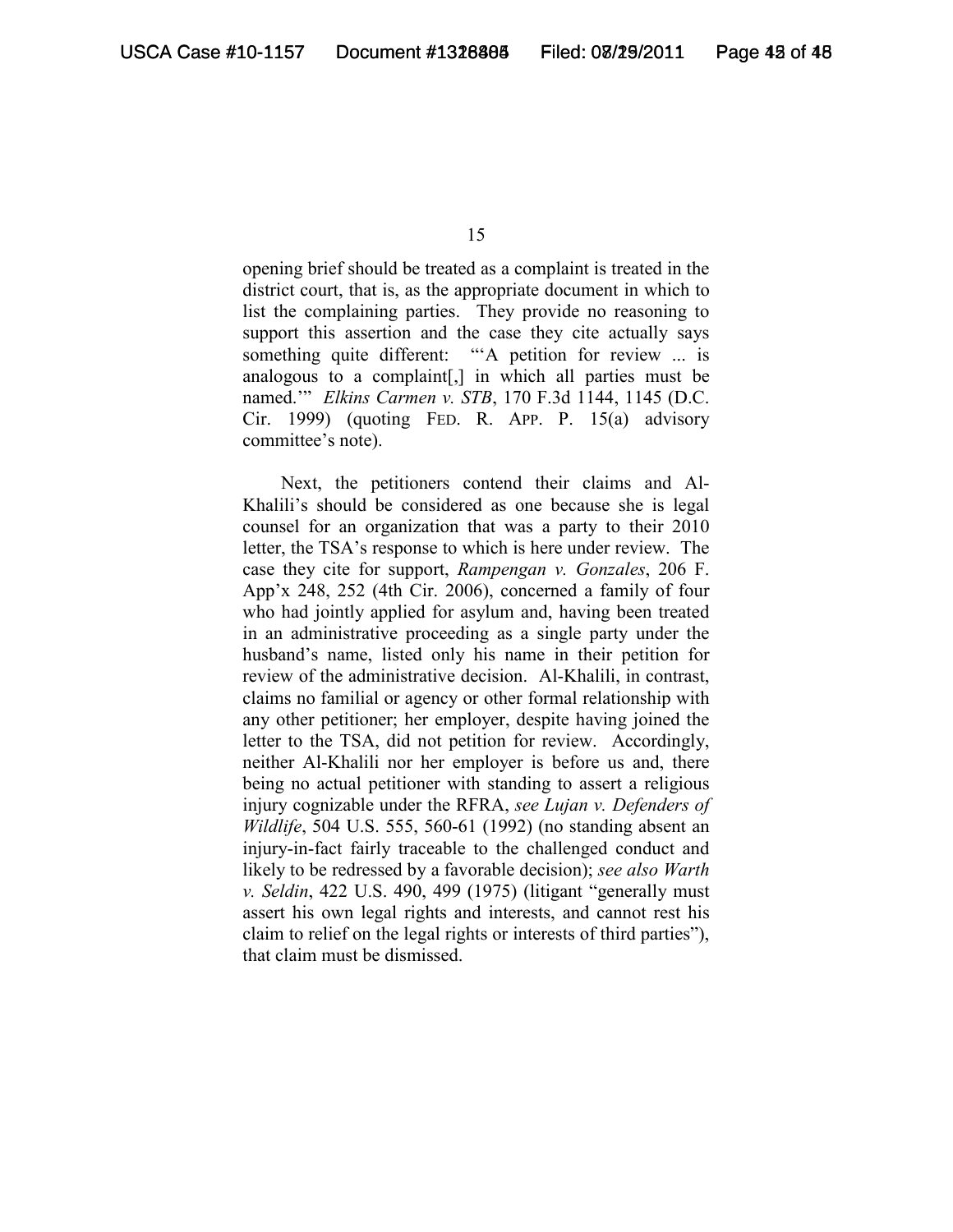#### 2. Fourth Amendment Claim

Finally, the petitioners argue that using AIT for primary screening violates the Fourth Amendment because it is more invasive than is necessary to detect weapons or explosives. In view of the Supreme Court's "repeated[] refus[al] to declare that only the least intrusive search practicable can be reasonable under the Fourth Amendment," *City of Ontario v. Quon*, 130 S. Ct. 2619, 2632 (2010) (internal quotation marks omitted), and considering the measures taken by the TSA to safeguard personal privacy, we hold AIT screening does not violate the Fourth Amendment.

As other circuits have held, and as the Supreme Court has strongly suggested, screening passengers at an airport is an "administrative search" because the primary goal is not to determine whether any passenger has committed a crime but rather to protect the public from a terrorist attack. *See United States v. Aukai*, 497 F.3d 955, 958–63 (9th Cir. 2007) (en banc) (passenger search at airport checkpoint); *United States v. Hartwell*, 436 F.3d 174, 178–81 (3d Cir. 2006) (Alito, J.) (same); *United States v. Edwards*, 498 F.2d 496, 499–501 (2d Cir. 1974) (Friendly, J.) (carry-on baggage search at airport); *see also Illinois v. Lidster*, 540 U.S. 419 (2004) (police set up checkpoint to obtain information about earlier crash); *Mich. Dep't of State Police v. Sitz*, 496 U.S. 444 (1990) (sobriety checkpoint). An administrative search does not require individualized suspicion. *City of Indianapolis v. Edmond*, 531 U.S. 32, 41, 47–48 (2000) (individualized suspicion required when police checkpoint is "primarily [for] general crime control," that is, "to detect evidence of ordinary criminal wrongdoing" unlike "searches at places like airports ... where the need for such measures to ensure public safety can be particularly acute"). Instead, whether an administrative search is "unreasonable" within the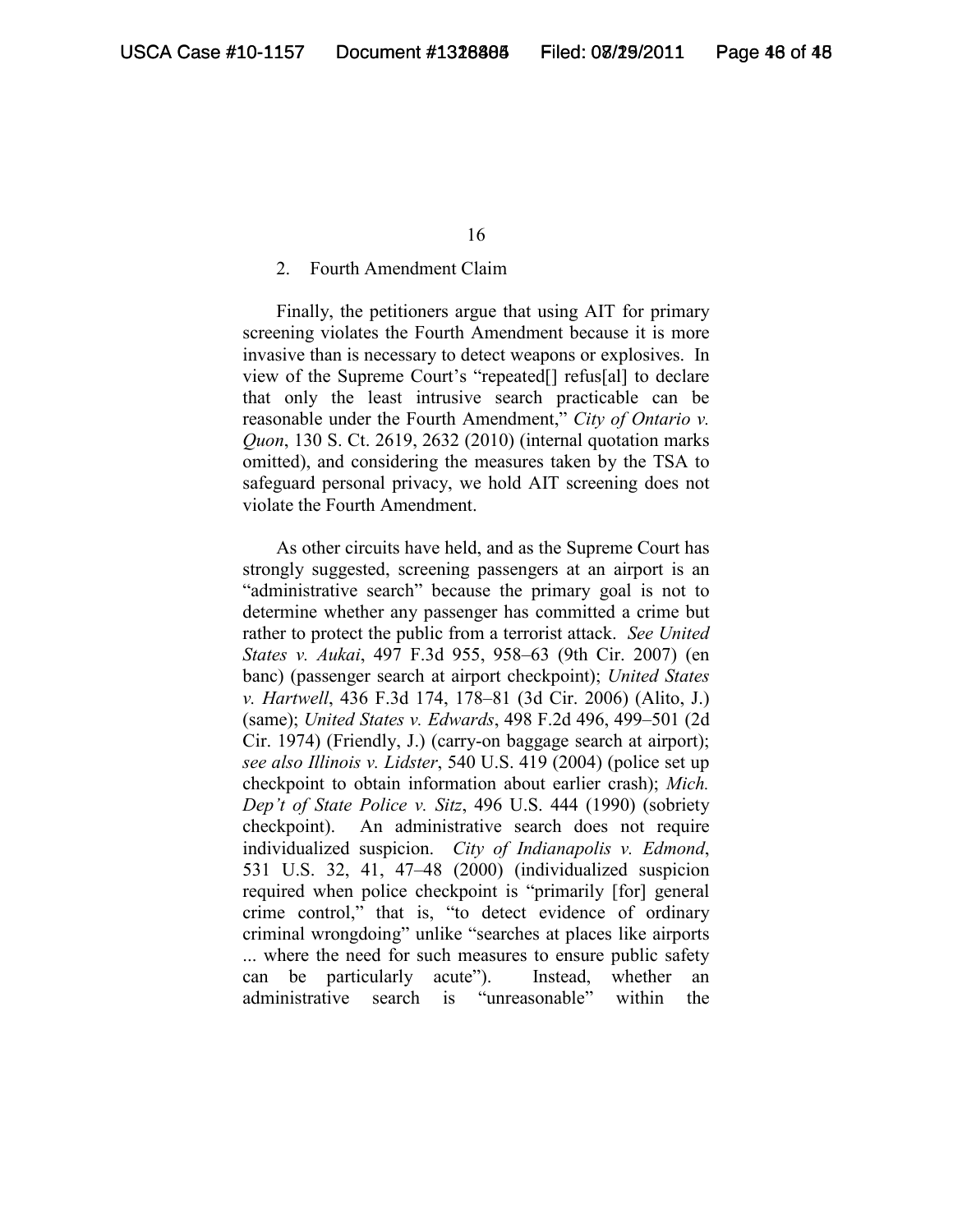condemnation of the Fourth Amendment "is determined by assessing, on the one hand, the degree to which it intrudes upon an individual's privacy and, on the other, the degree to which it is needed for the promotion of legitimate governmental interests." *United States v. Knights*, 534 U.S. 112, 118-19 (2001) (internal quotation marks omitted).

That balance clearly favors the Government here. The need to search airline passengers "to ensure public safety can be particularly acute," *Edmond*, 531 U.S. at 47–48, and, crucially, an AIT scanner, unlike a magnetometer, is capable of detecting, and therefore of deterring, attempts to carry aboard airplanes explosives in liquid or powder form. On the other side of the balance, we must acknowledge the steps the TSA has already taken to protect passenger privacy, in particular distorting the image created using AIT and deleting it as soon as the passenger has been cleared. More telling, any passenger may opt-out of AIT screening in favor of a patdown, which allows him to decide which of the two options for detecting a concealed, nonmetallic weapon or explosive is least invasive.

Contrary to the EPIC's argument, it is not determinative that AIT is not the last step in a potentially escalating series of search techniques. In *Hartwell*, from which the petitioners tease out this argument, the Third Circuit upheld an airport search that started with a walk-through magnetometer, thence to scanning with a hand-held magnetometer and, when the TSA officer encountered a bulge in the passenger's pocket, progressed (according to the passenger) to the officer's removing a package of crack cocaine from that pocket. 436 F.3d at 175–76. The court noted, however, that its opinion, while describing the search at issue there as "minimally intrusive," did "not purport to set the outer limits of intrusiveness in the airport context." *Id.* at 180 & n.10.